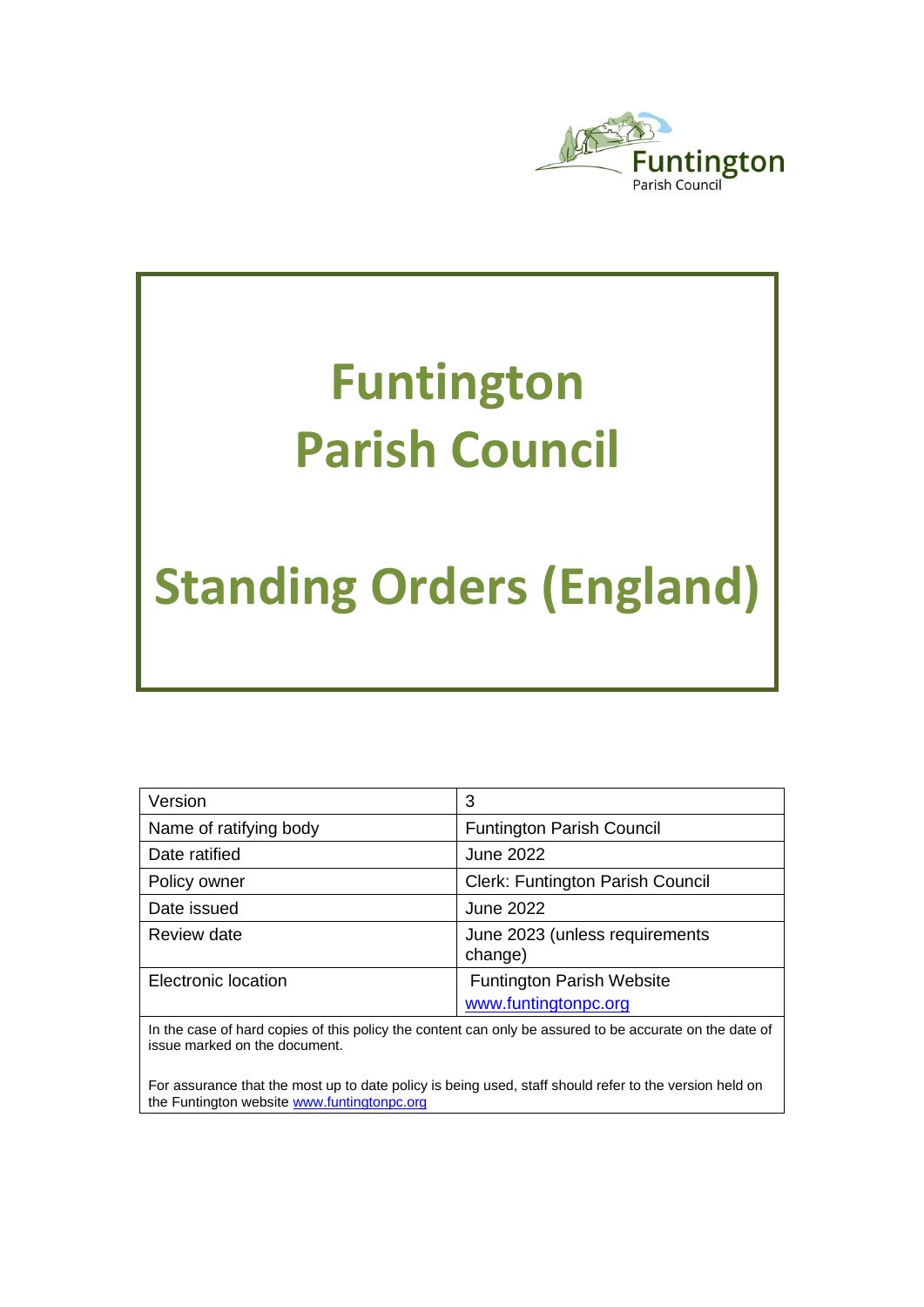| Extraordinary meetings of the council, committees and sub-committees 12     |  |
|-----------------------------------------------------------------------------|--|
|                                                                             |  |
|                                                                             |  |
| Motions for a meeting that require written notice to be given to the proper |  |
|                                                                             |  |
|                                                                             |  |
|                                                                             |  |
|                                                                             |  |
|                                                                             |  |
|                                                                             |  |
|                                                                             |  |
|                                                                             |  |
|                                                                             |  |
|                                                                             |  |
|                                                                             |  |
|                                                                             |  |
|                                                                             |  |
|                                                                             |  |
|                                                                             |  |
|                                                                             |  |
|                                                                             |  |

<span id="page-1-0"></span>Funtington Parish Council Model Standing Orders Version: 3 Issue Date: June 2022 Review Date: June 2023 (unless requirements change) Page **2** of **25**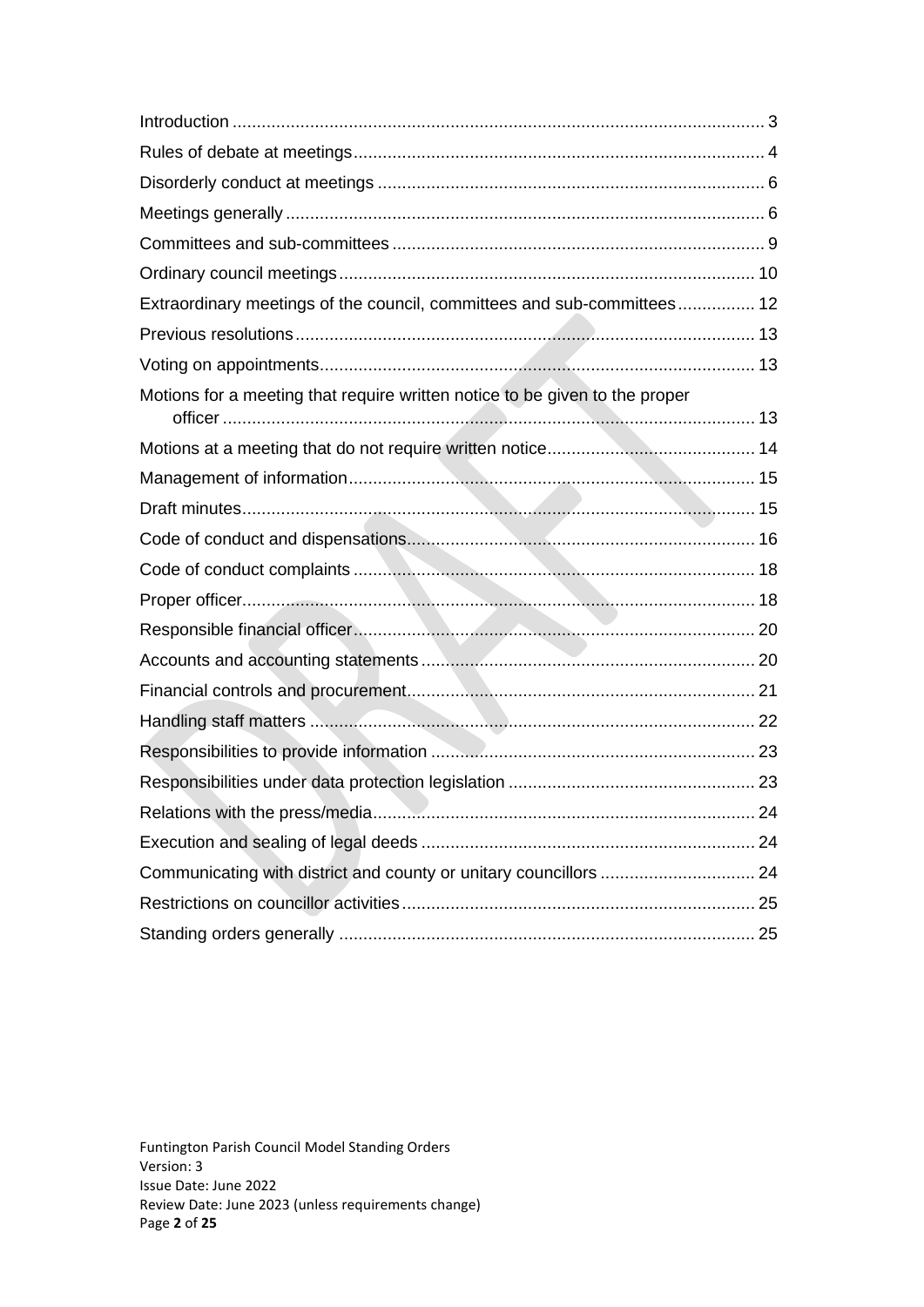## **INTRODUCTION**

Standing orders are the written rules of the Parish Council and are essential to regulate the proceedings of a meeting. The Council may also use standing orders to confirm or refer to various internal organisational and administrative arrangements. The standing orders are not the same as the policies of a council but standing orders may refer to them.

Local councils operate within a wide statutory framework. It is not possible for these standing orders to contain or reference all the statutory or legal requirements which apply. For example, it is not practical for model standing orders to document all obligations under data protection legislation. The statutory requirements, to which the Council is subject, apply; whether or not they are incorporated into their standing orders.

These standing orders do not include financial regulations, which regulate and control the financial affairs and accounting procedures of a Parish Council. The financial regulations, as opposed to the standing orders, include most of the requirements relevant to the council's Responsible Financial Officer. For further information on the Parish Council's Financial Regulations please see www.funtingtonpc.org

Funtington Parish Council Model Standing Orders Version: 3 Issue Date: June 2022 Review Date: June 2023 (unless requirements change) Page **3** of **25**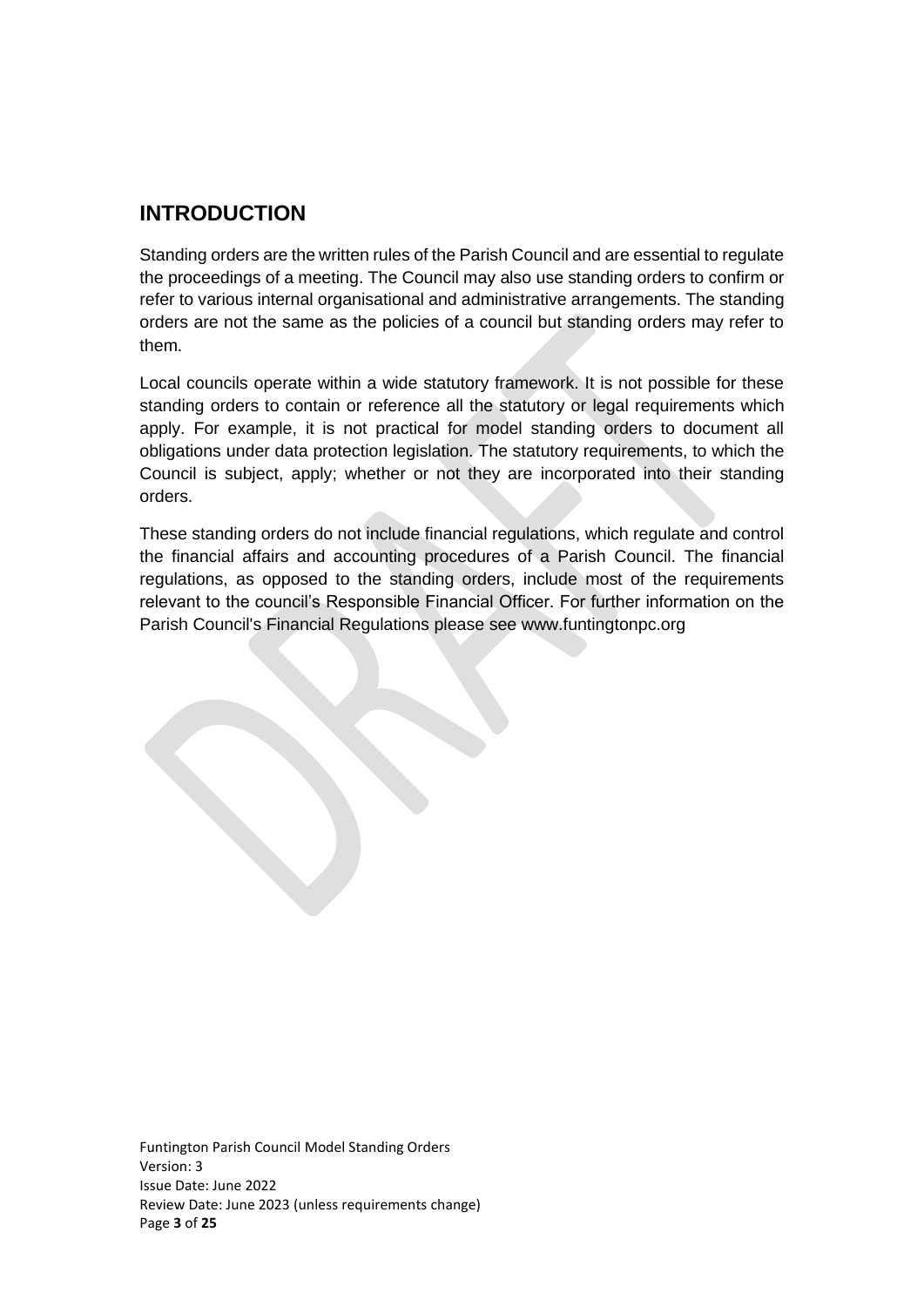## <span id="page-3-0"></span>**1. RULES OF DEBATE AT MEETINGS**

- a Motions on the agenda shall be considered in the order that they appear unless the order is changed at the discretion of the chairman of the meeting.
- b A motion (including an amendment) shall not be progressed unless it has been moved and seconded.
- c A motion on the agenda that is not moved by its proposer may be treated by the chairman of the meeting as withdrawn.
- d If a motion (including an amendment) has been seconded, it may be withdrawn by the proposer only with the consent of the seconder and the meeting.
- e An amendment is a proposal to remove or add words to a motion. It shall not negate the motion.
- f If an amendment to the original motion is carried, the original motion (as amended) becomes the substantive motion upon which further amendment(s) may be moved.
- g An amendment shall not be considered unless early verbal notice of it is given at the meeting and, if requested by the chairman of the meeting, is expressed in writing to the chairman.
- h A councillor may move an amendment to his own motion if agreed by the meeting. If a motion has already been seconded, the amendment shall be with the consent of the seconder and the meeting.
- i If there is more than one amendment to an original or substantive motion, the amendments shall be moved in the order directed by the chairman of the meeting.
- j Subject to standing order 1(k), only one amendment shall be moved and debated at a time, the order of which shall be directed by the chairman of the meeting.
- k One or more amendments may be discussed together if the chairman of the meeting considers this expedient but each amendment shall be voted upon separately.
- l A councillor may not move more than one amendment to an original or substantive motion.
- m The mover of an amendment has no right of reply at the end of debate on it.
- n Where a series of amendments to an original motion are carried, the mover of the original motion shall have a right of reply either at the end of debate on the first amendment or at the very end of debate on the final substantive motion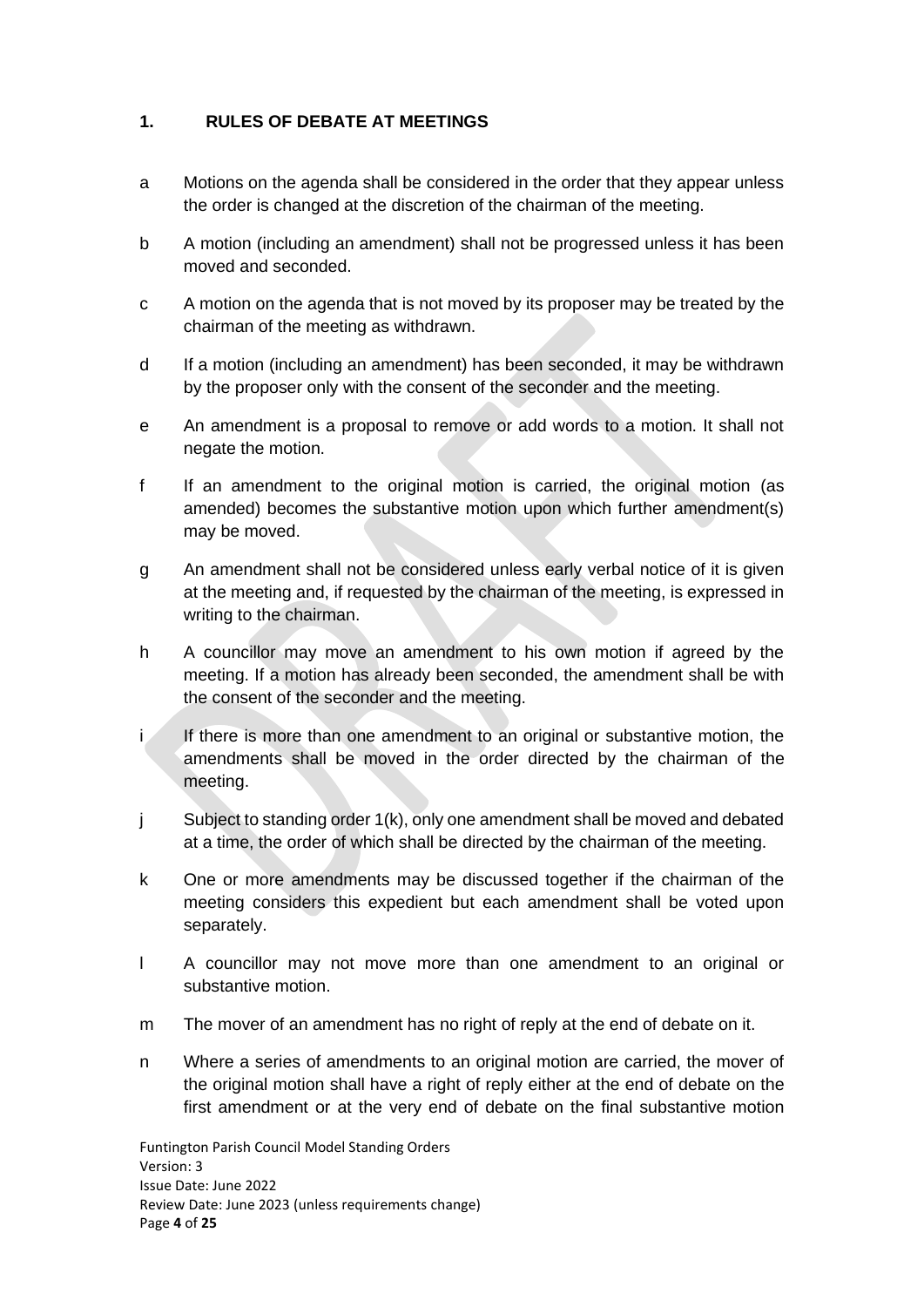immediately before it is put to the vote.

- o Unless permitted by the chairman of the meeting, a councillor may speak once in the debate on a motion except:
	- i. to speak on an amendment moved by another councillor;
	- ii. to move or speak on another amendment if the motion has been amended since he last spoke;
	- iii. to make a point of order;
	- iv. to give a personal explanation; or
	- v. to exercise a right of reply.
- p During the debate on a motion, a councillor may interrupt only on a point of order or a personal explanation and the councillor who was interrupted shall stop speaking. A councillor raising a point of order shall identify the standing order which he considers has been breached or specify the other irregularity in the proceedings of the meeting he is concerned by.
- q A point of order shall be decided by the chairman of the meeting and his decision shall be final.
- r When a motion is under debate, no other motion shall be moved except:
	- i. to amend the motion;
	- ii. to proceed to the next business;
	- iii. to adjourn the debate;
	- iv. to put the motion to a vote;
	- v. to ask a person to be no longer heard or to leave the meeting;
	- vi. to refer a motion to a committee or sub-committee for consideration;
	- vii. to exclude the public and press;
	- viii. to adjourn the meeting; or
	- ix. to suspend particular standing order(s) excepting those which reflect mandatory statutory or legal requirements.
- s Before an original or substantive motion is put to the vote, the chairman of the meeting shall be satisfied that the motion has been sufficiently debated and that the mover of the motion under debate has exercised or waived his right of reply.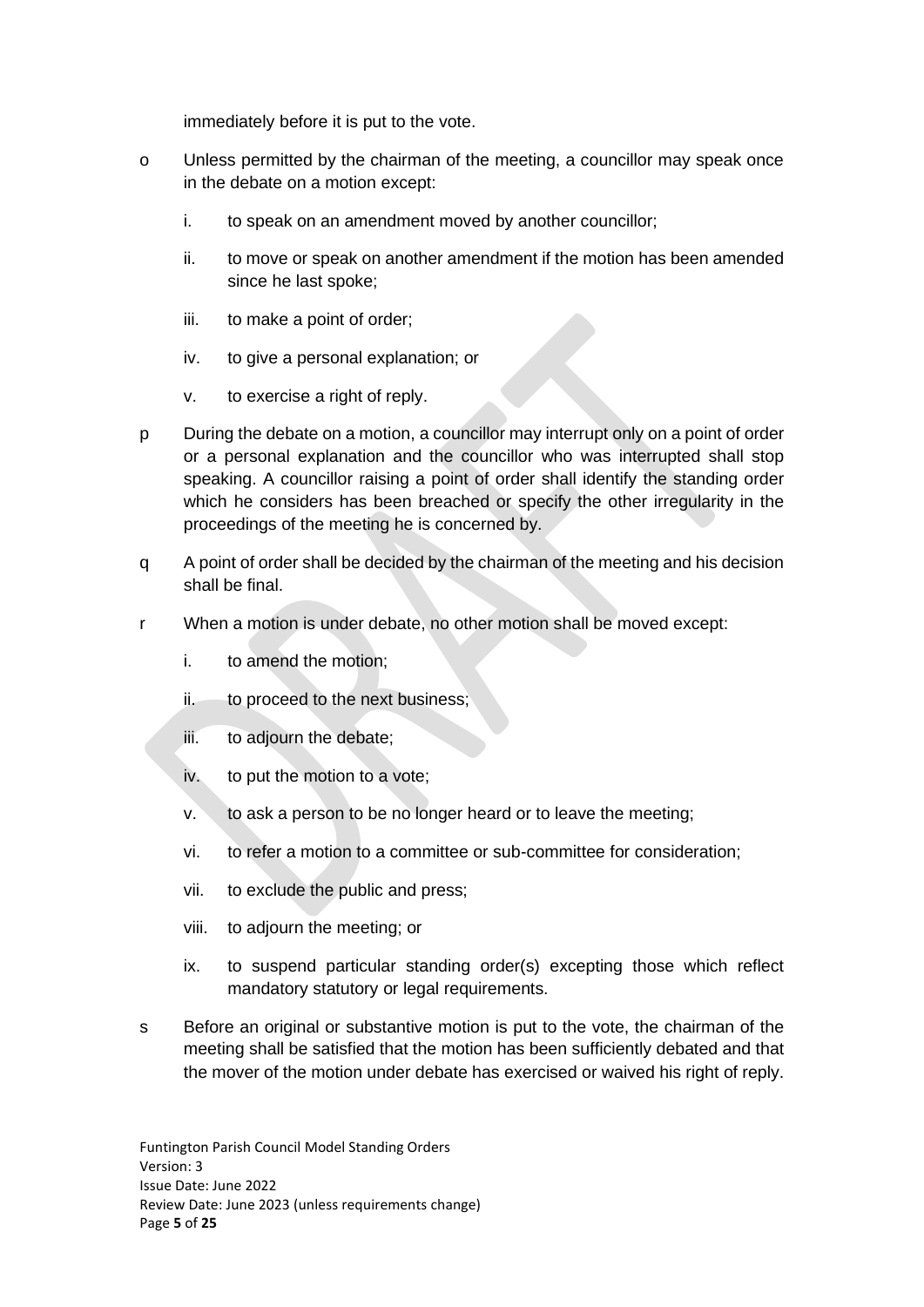t Excluding motions moved under standing order 1(r), the contributions or speeches by a councillor shall relate only to the motion under discussion and shall not exceed 15 minutes without the consent of the chairman of the meeting.

## <span id="page-5-0"></span>**2. DISORDERLY CONDUCT AT MEETINGS**

- a No person shall obstruct the transaction of business at a meeting or behave offensively or improperly. If this standing order is ignored, the chairman of the meeting shall request such person(s) to moderate or improve their conduct.
- b If person(s) disregard the request of the chairman of the meeting to moderate or improve their conduct, any councillor or the chairman of the meeting may move that the person be no longer heard or be excluded from the meeting. The motion, if seconded, shall be put to the vote without discussion.
- c If a resolution made under standing order 2(b) is ignored, the chairman of the meeting may take further reasonable steps to restore order or to progress the meeting. This may include temporarily suspending or closing the meeting.

## <span id="page-5-1"></span>**3. MEETINGS GENERALLY**

Full Council meetings Committee meetings Sub-committee meetings

- a **Meetings shall not take place in premises which at the time of the meeting are used for the supply of alcohol, unless no other premises are available free of charge or at a reasonable cost.**
- b **The minimum three clear days for notice of a meeting does not include the day on which notice was issued, the day of the meeting, a Sunday, a day of the Christmas break, a day of the Easter break or of a bank holiday or a day appointed for public thanksgiving or mourning.**
- c **The minimum three clear days' public notice for a meeting does not include the day on which the notice was issued or the day of the meeting unless the meeting is convened at shorter notice**
- ● d **Meetings shall be open to the public unless their presence is prejudicial to the public interest by reason of the confidential nature of the business to be transacted or for other special reasons. The public's exclusion from part or all of a meeting shall be by a resolution which shall give reasons**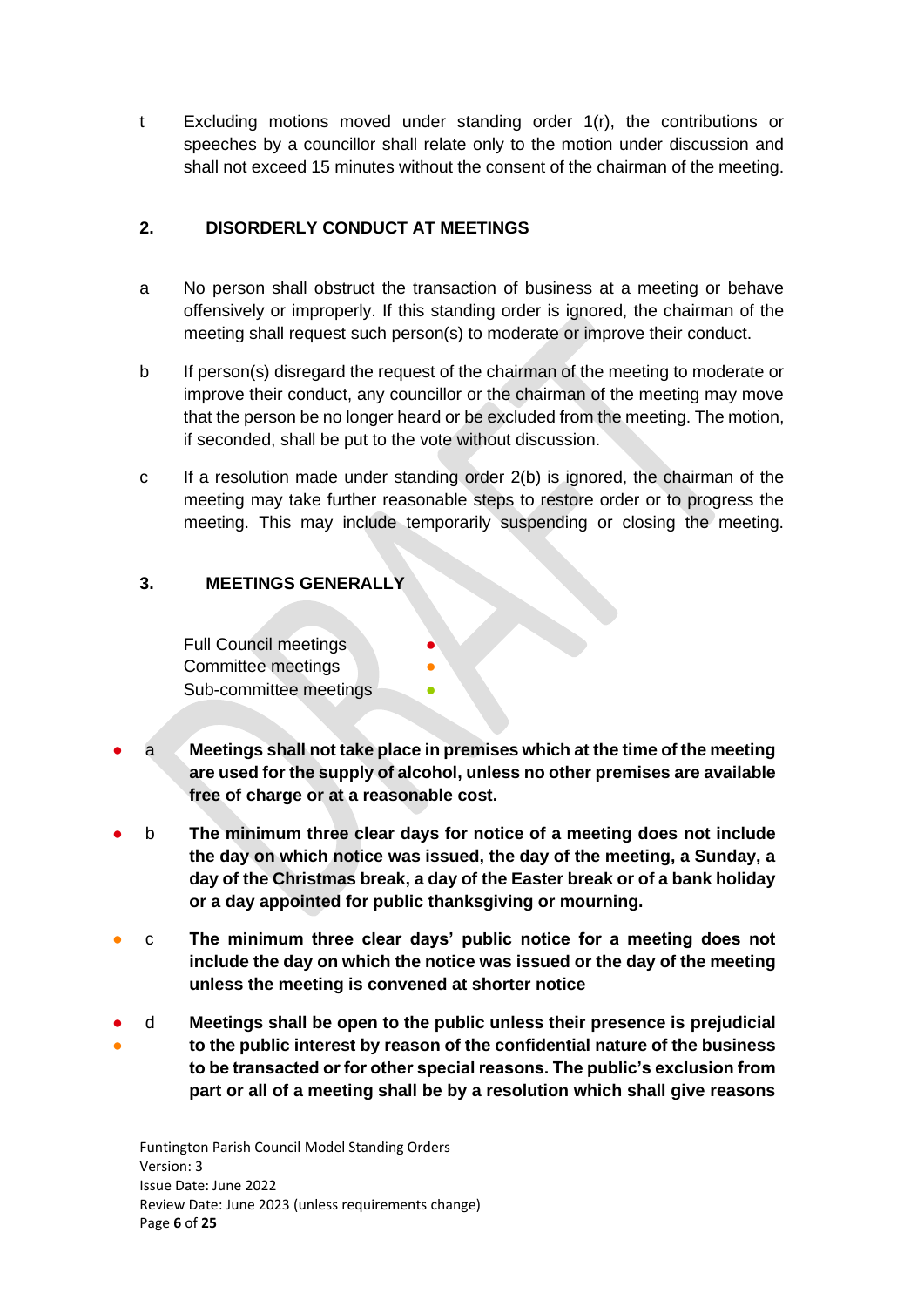#### **for the public's exclusion.**

- e Members of the public may make representations, answer questions and give evidence at a meeting which they are entitled to attend in respect of the business on the agenda.
- f The period of time designated for public participation at a meeting in accordance with standing order 3(e) shall not exceed 15 minutes unless directed by the chairman of the meeting.
- g Subject to standing order 3(f), a member of the public shall not speak for more than 5 minutes.
- h In accordance with standing order 3(e), a question shall not require a response at the meeting nor start a debate on the question. The chairman of the meeting may direct that a written or oral response be given.
- i A person shall raise his hand when requesting to speak and stand when speaking (except when a person has a disability or is likely to suffer discomfort). The chairman of the meeting may at any time permit a person to be seated when speaking.
- j A person who speaks at a meeting shall direct his comments to the chairman of the meeting.
- k Only one person is permitted to speak at a time. If more than one person wants to speak, the chairman of the meeting shall direct the order of speaking.
- ● l **Subject to standing order 3(m), a person who attends a meeting is permitted to report on the meeting whilst the meeting is open to the public. To "report" means to film, photograph, make an audio recording of meeting proceedings, use any other means for enabling persons not present to see or hear the meeting as it takes place or later or to report or to provide oral or written commentary about the meeting so that the report or commentary is available as the meeting takes place or later to persons not present.**
- ● m **A person present at a meeting may not provide an oral report or oral commentary about a meeting as it takes place without permission.**
- ● n **The press shall be provided with reasonable facilities for the taking of their report of all or part of a meeting at which they are entitled to be present.**
- o **Subject to standing orders which indicate otherwise, anything authorised or required to be done by, to or before the Chairman of the Council may in his absence be done by, to or before the Vice-Chairman of the Council**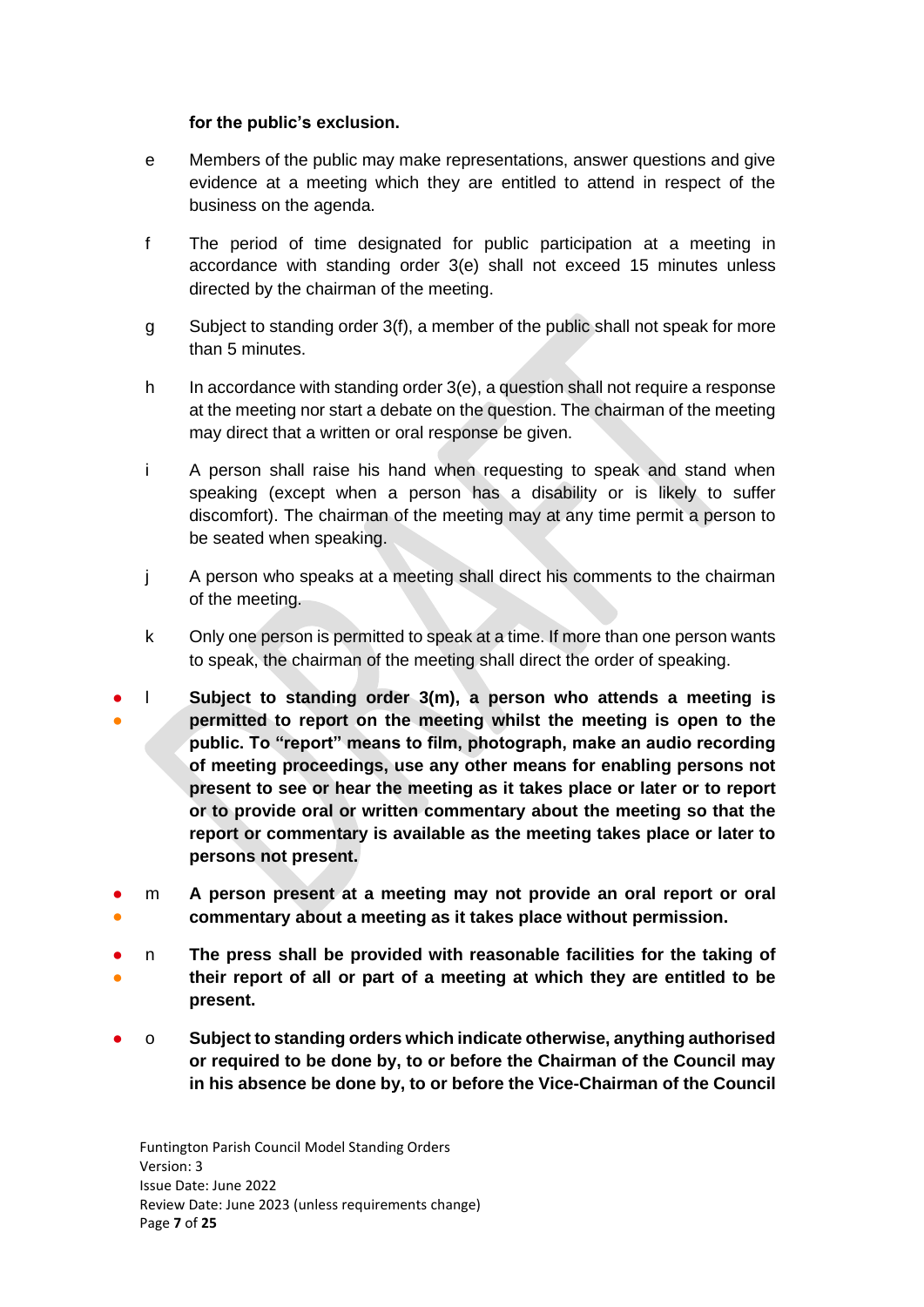**(if there is one).**

- p **The Chairman of the Council, if present, shall preside at a meeting. If the Chairman is absent from a meeting, the Vice-Chairman of the Council (if there is one) if present, shall preside. If both the Chairman and the Vice-Chairman are absent from a meeting, a councillor as chosen by the councillors present at the meeting shall preside at the meeting.**
- ● ● q **Subject to a meeting being quorate, all questions at a meeting shall be decided by a majority of the councillors and non-councillors with voting rights present and voting.**
- ● ● r **The chairman of a meeting may give an original vote on any matter put to the vote, and in the case of an equality of votes may exercise his casting vote whether or not he gave an original vote.**

*See standing orders 5(h) and (i) for the different rules that apply in the election of the Chairman of the Council at the annual meeting of the Council.*

- s Unless standing orders provide otherwise, voting on a question shall be **by a show of hands. At the request of a councillor, the voting on any question shall be recorded so as to show whether each councillor present and voting gave his vote for or against that question.** Such a request shall be made before moving on to the next item of business on the agenda.
	- t The minutes of a meeting shall include an accurate record of the following:
		- i. the time and place of the meeting;
		- ii. the names of councillors who are present and the names of councillors who are absent;
		- iii. interests that have been declared by councillors and non-councillors with voting rights;
		- iv. the grant of dispensations (if any) to councillors and non-councillors with voting rights;
		- v. whether a councillor or non-councillor with voting rights left the meeting when matters that they held interests in were being considered;
		- vi. if there was a public participation session; and
		- vii. the resolutions made.

#### ● ● u **A councillor or a non-councillor with voting rights who has a disclosable pecuniary interest or another interest as set out in the Council's code of**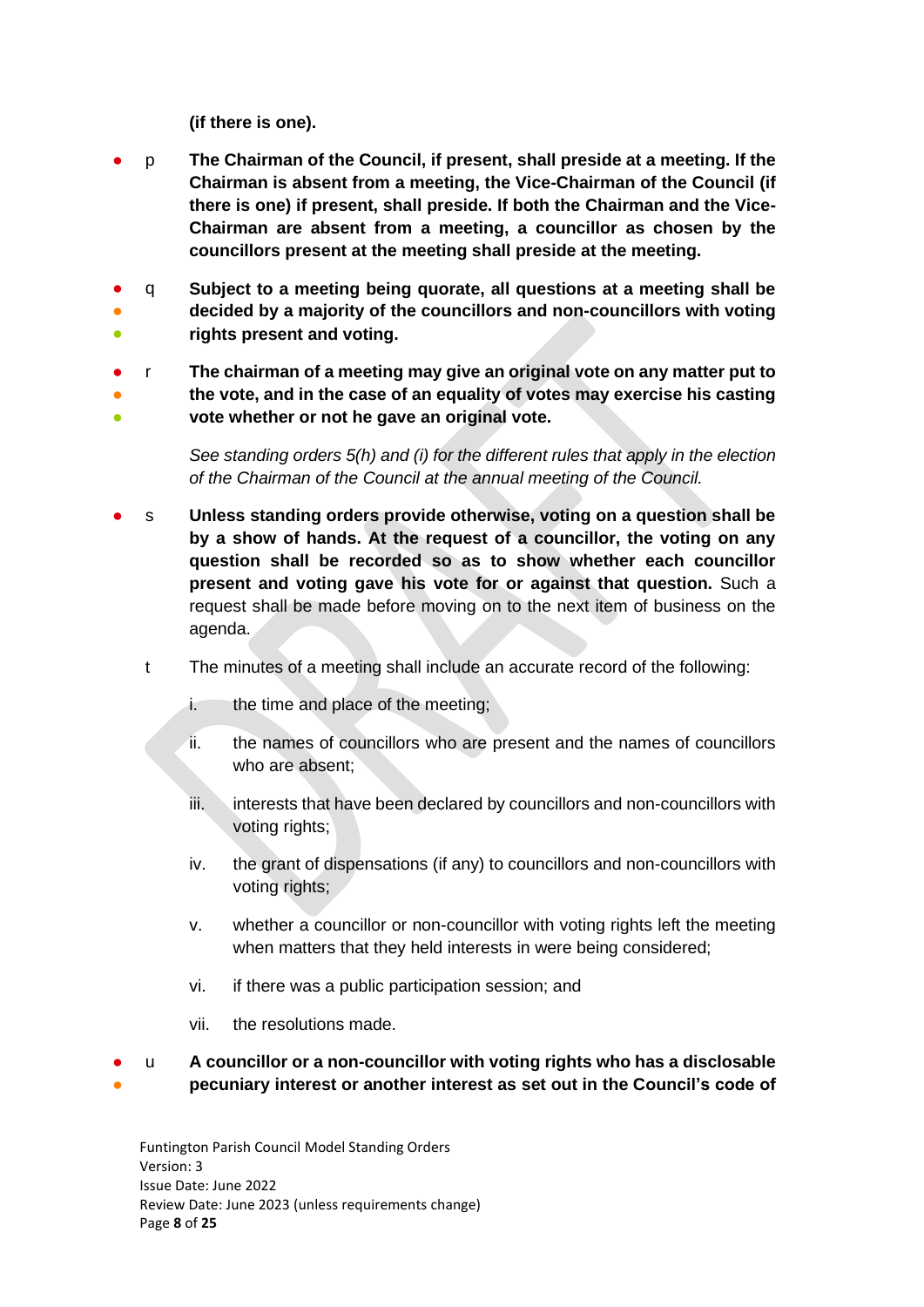- **conduct in a matter being considered at a meeting is subject to statutory limitations or restrictions under the code on his right to participate and vote on that matter.**
- v **No business may be transacted at a meeting unless at least one-third of the whole number of members of the Council are present and in no case shall the quorum of a meeting be less than three.**

*See standing order 4d(viii) for the quorum of a committee or sub-committee meeting.* 

- ● ● w **If a meeting is or becomes inquorate no business shall be transacted** and the meeting shall be closed. The business on the agenda for the meeting shall be adjourned to another meeting.
	- x A meeting shall not exceed a period of 2 hours.

## <span id="page-8-0"></span>**4. COMMITTEES AND SUB-COMMITTEES**

- a **Unless the Council determines otherwise, a committee may appoint a subcommittee whose terms of reference and members shall be determined by the committee.**
- b **The members of a committee may include non-councillors unless it is a committee which regulates and controls the finances of the Council.**
- c **Unless the Council determines otherwise, all the members of an advisory committee and a sub-committee of the advisory committee may be noncouncillors.**
- d The Council may appoint standing committees or other committees as may be necessary, and:
	- i. shall determine their terms of reference;
	- ii. shall determine the number and time of the ordinary meetings of a standing committee up until the date of the next annual meeting of the Council;
	- iii. shall permit a committee, other than in respect of the ordinary meetings of a committee, to determine the number and time of its meetings;
	- iv. shall, subject to standing orders 4(b) and (c), appoint and determine the terms of office of members of such a committee;
	- v. may, subject to standing orders 4(b) and (c), appoint and determine the

Funtington Parish Council Model Standing Orders Version: 3 Issue Date: June 2022 Review Date: June 2023 (unless requirements change) Page **9** of **25**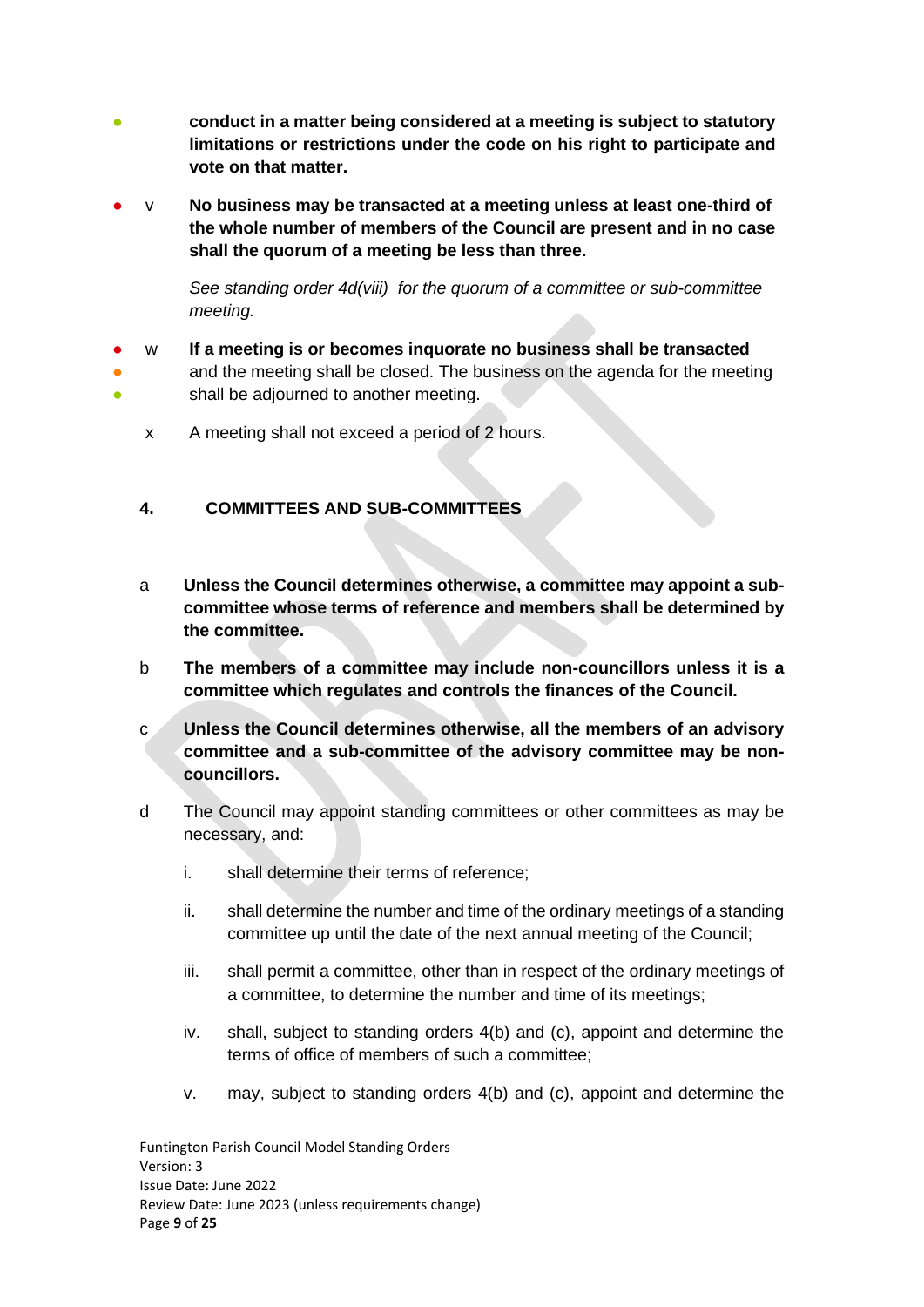terms of office of the substitute members to a committee whose role is to replace the ordinary members at a meeting of a committee if the ordinary members of the committee confirm to the Proper Officer 7 days before the meeting that they are unable to attend;

- vi. shall, after it has appointed the members of a standing committee, appoint the chairman of the standing committee;
- vii. shall permit a committee other than a standing committee, to appoint its own chairman at the first meeting of the committee;
- viii. shall determine the place, notice requirements and quorum for a meeting of a committee and a sub-committee which, in both cases, shall be no less than three;
- ix. shall determine if the public may participate at a meeting of a committee;
- x. shall determine if the public and press are permitted to attend the meetings of a sub-committee and also the advance public notice requirements, if any, required for the meetings of a sub-committee;
- xi. shall determine if the public may participate at a meeting of a subcommittee that they are permitted to attend; and
- xii. may dissolve a committee or a sub-committee.

#### <span id="page-9-0"></span>**5. ORDINARY COUNCIL MEETINGS**

- a **In an election year, the annual meeting of the Council shall be held on or within 14 days following the day on which the councillors elected take office.**
- b **In a year which is not an election year, the annual meeting of the Council shall be held on such day in May as the Council decides.**
- c **If no other time is fixed, the annual meeting of the Council shall take place at 6pm.**
- d **In addition to the annual meeting of the Council, at least three other ordinary meetings shall be held in each year on such dates and times as the Council decides.**
- e **The first business conducted at the annual meeting of the Council shall be the election of the Chairman and Vice-Chairman (if there is one) of the Council.**

Funtington Parish Council Model Standing Orders Version: 3 Issue Date: June 2022 Review Date: June 2023 (unless requirements change) Page **10** of **25**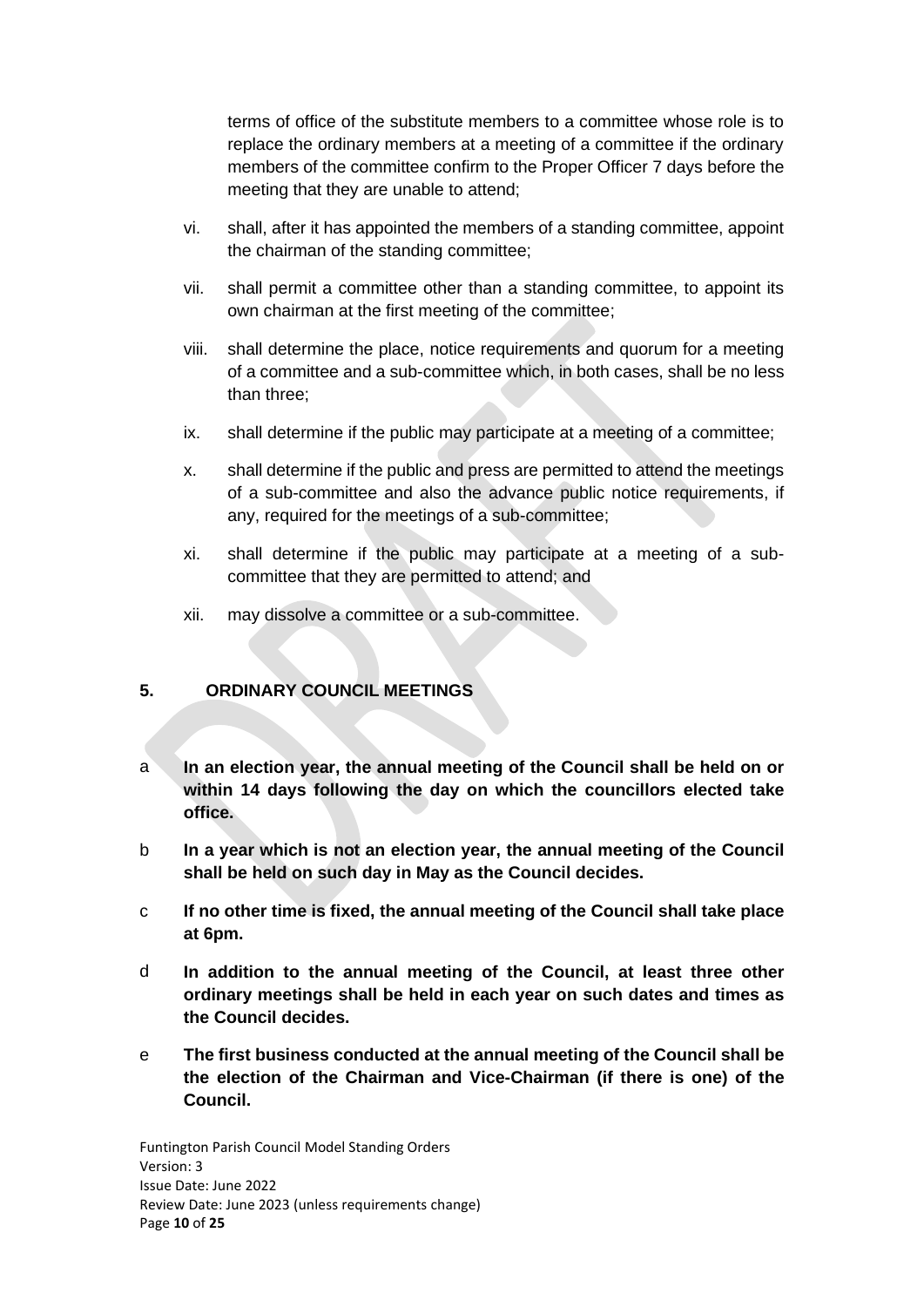- f **The Chairman of the Council, unless he has resigned or becomes disqualified, shall continue in office and preside at the annual meeting until his successor is elected at the next annual meeting of the Council.**
- g **The Vice-Chairman of the Council, if there is one, unless he resigns or becomes disqualified, shall hold office until immediately after the election of the Chairman of the Council at the next annual meeting of the Council.**
- h **In an election year, if the current Chairman of the Council has not been reelected as a member of the Council, he shall preside at the annual meeting until a successor Chairman of the Council has been elected. The current Chairman of the Council shall not have an original vote in respect of the election of the new Chairman of the Council but shall give a casting vote in the case of an equality of votes.**
- i **In an election year, if the current Chairman of the Council has been reelected as a member of the Council, he shall preside at the annual meeting until a new Chairman of the Council has been elected. He may exercise an original vote in respect of the election of the new Chairman of the Council and shall give a casting vote in the case of an equality of votes.**
- j Following the election of the Chairman of the Council and Vice-Chairman (if there is one) of the Council at the annual meeting, the business shall include:
	- i. **In an election year, delivery by the Chairman of the Council and councillors of their acceptance of office forms unless the Council resolves for this to be done at a later date. In a year which is not an election year, delivery by the Chairman of the Council of his acceptance of office form unless the Council resolves for this to be done at a later date;**
	- ii. Confirmation of the accuracy of the minutes of the last meeting of the Council;
	- iii. Receipt of the minutes of the last meeting of a committee;
	- iv. Consideration of the recommendations made by a committee;
	- v. Review of delegation arrangements to committees, sub-committees, staff and other local authorities;
	- vi. Review of the terms of reference for committees;
	- vii. Appointment of members to existing committees;
	- viii. Appointment of any new committees in accordance with standing order 4;
	- ix. Review and adoption of appropriate standing orders and financial

Funtington Parish Council Model Standing Orders Version: 3 Issue Date: June 2022 Review Date: June 2023 (unless requirements change) Page **11** of **25**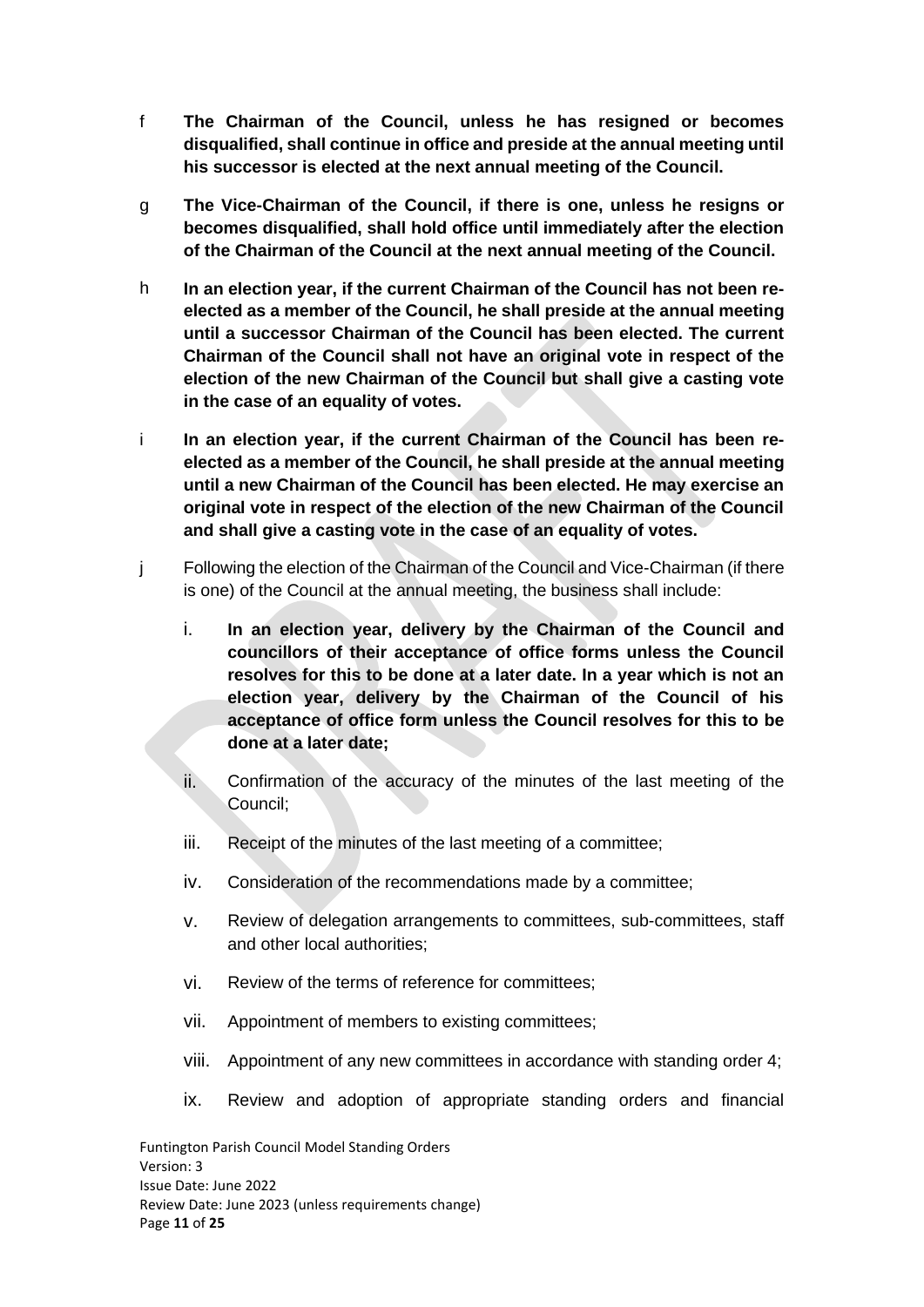regulations;

- x. Review of arrangements (including legal agreements) with other local authorities, not-for-profit bodies and businesses.
- xi. Review of representation on or work with external bodies and arrangements for reporting back;
- xii. In an election year, to make arrangements with a view to the Council becoming eligible to exercise the general power of competence in the future;
- xiii. Review of inventory of land and other assets including buildings and office equipment;
- xiv. Confirmation of arrangements for insurance cover in respect of all insurable risks;
- xv. Review of the Council's and/or staff subscriptions to other bodies;
- xvi. Review of the Council's complaints procedure;
- xvii. Review of the Council's policies, procedures and practices in respect of its obligations under freedom of information and data protection legislation (*see also standing orders 11, 20 and 21*);
- xviii. Review of the Council's policy for dealing with the press/media;
- xix. Review of the Council's employment policies and procedures;
- xx. Review of the Council's expenditure incurred under s.137 of the Local Government Act 1972 or the general power of competence.
- xxi. Determining the time and place of ordinary meetings of the Council up to and including the next annual meeting of the Council.

## <span id="page-11-0"></span>**6. EXTRAORDINARY MEETINGS OF THE COUNCIL, COMMITTEES AND SUB-COMMITTEES**

- a **The Chairman of the Council may convene an extraordinary meeting of the Council at any time.**
- b **If the Chairman of the Council does not call an extraordinary meeting of the Council within seven days of having been requested in writing to do so by two councillors, any two councillors may convene an extraordinary meeting of the Council. The public notice giving the time, place and agenda**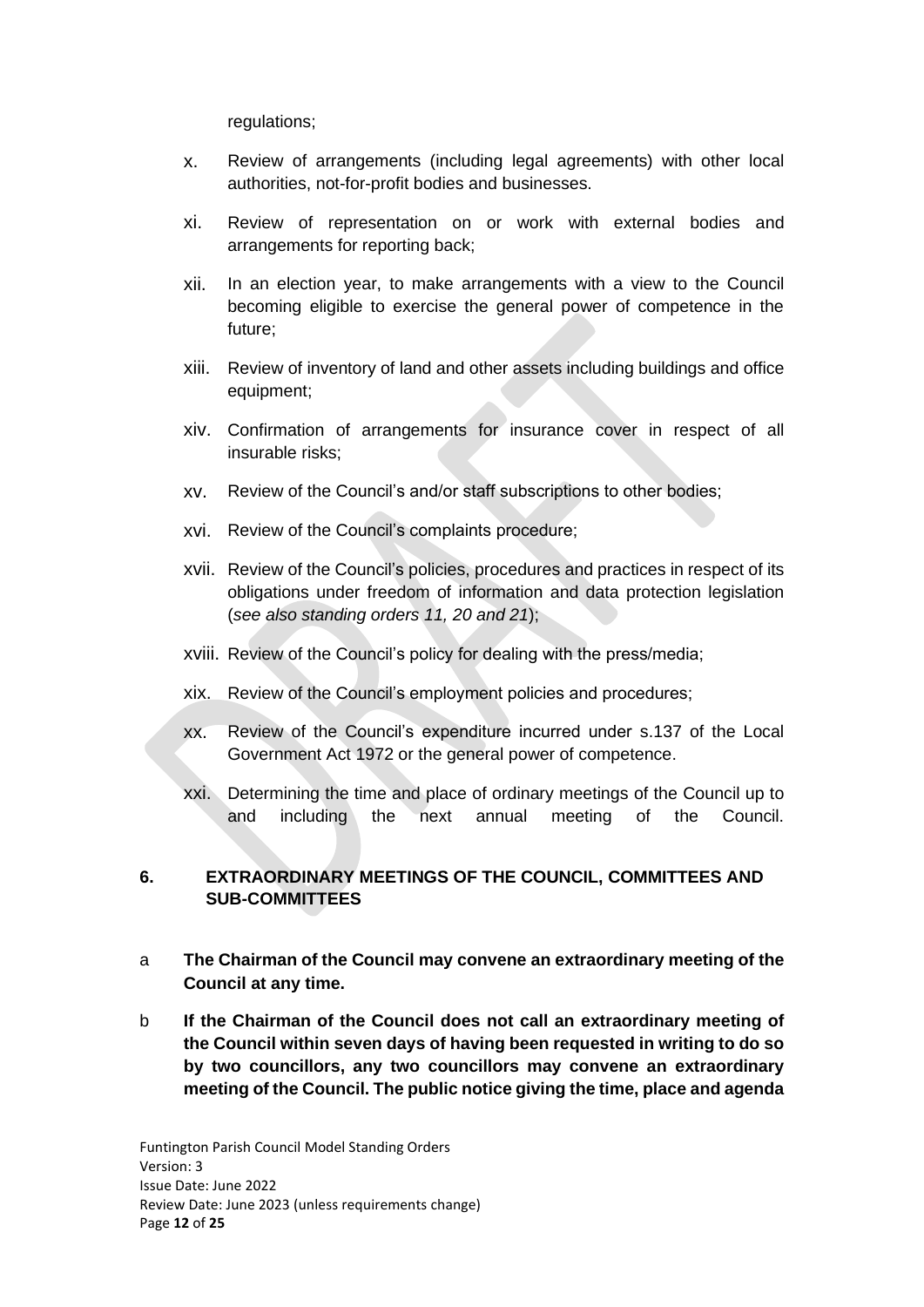## **for such a meeting shall be signed by the two councillors.**

- c The chairman of a committee may convene an extraordinary meeting of the committee at any time.
- d If the chairman of a committee does not call an extraordinary meeting within 7 days of having been requested to do so by two members of the committee any two members of the committee may convene an extraordinary meeting of the committee.

## <span id="page-12-0"></span>**7. PREVIOUS RESOLUTIONS**

- a A resolution shall not be reversed within six months except either by a special motion, which requires written notice by at least two councillors to be given to the Proper Officer in accordance with standing order 9, or by a motion moved in pursuance of the recommendation of a committee or a sub-committee.
- b When a motion moved pursuant to standing order 7(a) has been disposed of, no similar motion may be moved for a further six months.

## <span id="page-12-1"></span>**8. VOTING ON APPOINTMENTS**

a Where more than two persons have been nominated for a position to be filled by the Council and none of those persons has received an absolute majority of votes in their favour, the name of the person having the least number of votes shall be struck off the list and a fresh vote taken. This process shall continue until a majority of votes is given in favour of one person. A tie in votes may be settled by the casting vote exercisable by the chairman of the meeting.

## <span id="page-12-2"></span>**9. MOTIONS FOR A MEETING THAT REQUIRE WRITTEN NOTICE TO BE GIVEN TO THE PROPER OFFICER**

- a A motion shall relate to the responsibilities of the meeting for which it is tabled and in any event shall relate to the performance of the Council's statutory functions, powers and obligations or an issue which specifically affects the Council's area or its residents.
- b No motion may be moved at a meeting unless it is on the agenda and the mover has given written notice of its wording to the Proper Officer at least 7 clear days before the meeting. Clear days do not include the day of the notice or the day of the meeting.
- c The Proper Officer may, before including a motion on the agenda received in

Funtington Parish Council Model Standing Orders Version: 3 Issue Date: June 2022 Review Date: June 2023 (unless requirements change) Page **13** of **25**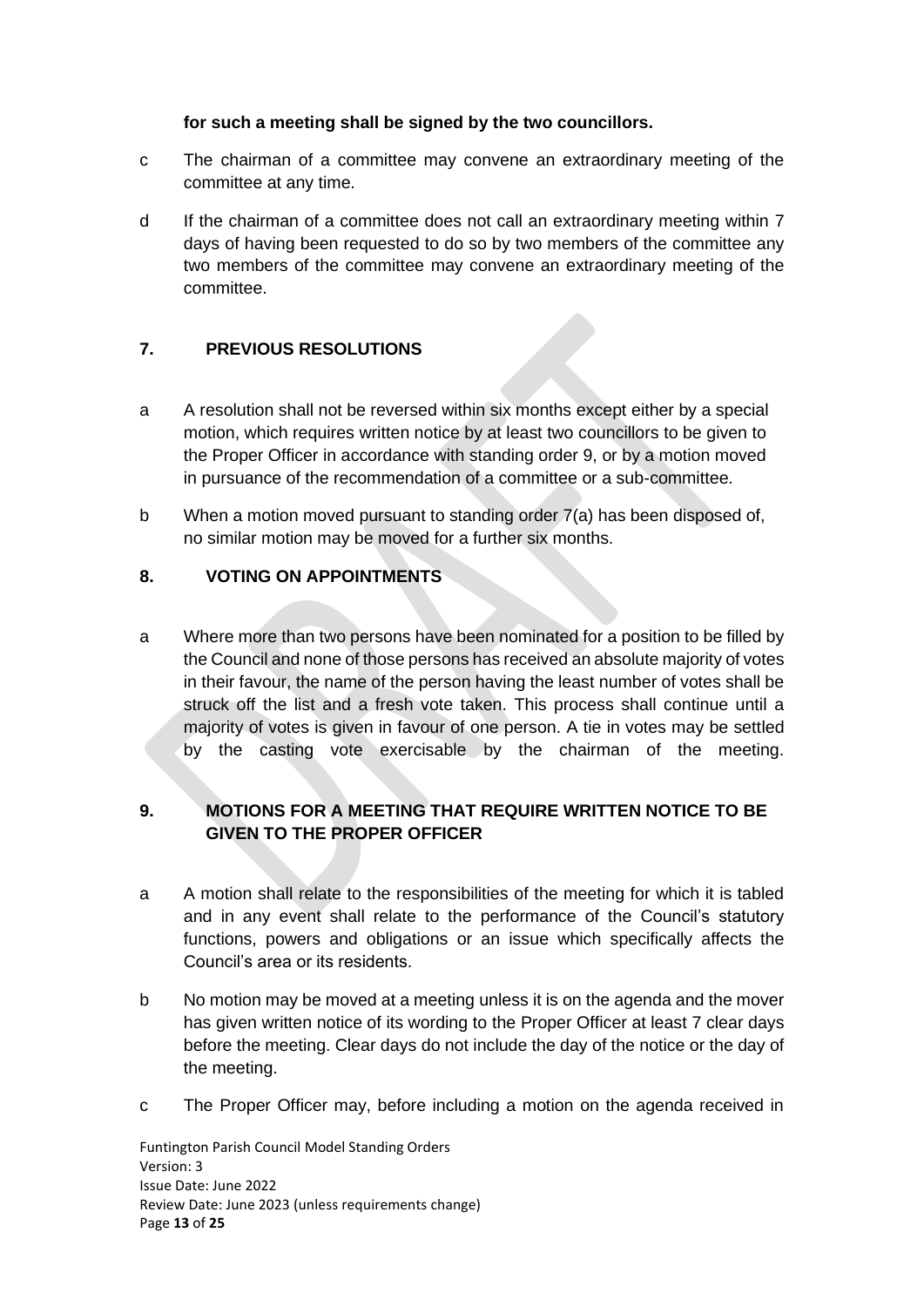accordance with standing order 9(b), correct obvious grammatical or typographical errors in the wording of the motion.

- d If the Proper Officer considers the wording of a motion received in accordance with standing order 9(b) is not clear in meaning, the motion shall be rejected until the mover of the motion resubmits it, so that it can be understood, in writing, to the Proper Officer at least four clear days before the meeting.
- e If the wording or subject of a proposed motion is considered improper, the Proper Officer shall consult with the chairman of the forthcoming meeting or, as the case may be, the councillors who have convened the meeting, to consider whether the motion shall be included in the agenda or rejected.
- f The decision of the Proper Officer as to whether or not to include the motion on the agenda shall be final.
- g Motions received shall be recorded and numbered in the order that they are received.
- h Motions rejected shall be recorded with an explanation by the Proper Officer of the reason for rejection.

## <span id="page-13-0"></span>**10. MOTIONS AT A MEETING THAT DO NOT REQUIRE WRITTEN NOTICE**

- a The following motions may be moved at a meeting without written notice to the Proper Officer:
	- i. to correct an inaccuracy in the draft minutes of a meeting;
	- ii. to move to a vote;
	- iii. to defer consideration of a motion;
	- iv. to refer a motion to a particular committee or sub-committee;
	- v. to appoint a person to preside at a meeting;
	- vi. to change the order of business on the agenda;
	- vii. to proceed to the next business on the agenda;
	- viii. to require a written report;
	- ix. to appoint a committee or sub-committee and their members;
	- x. to extend the time limits for speaking;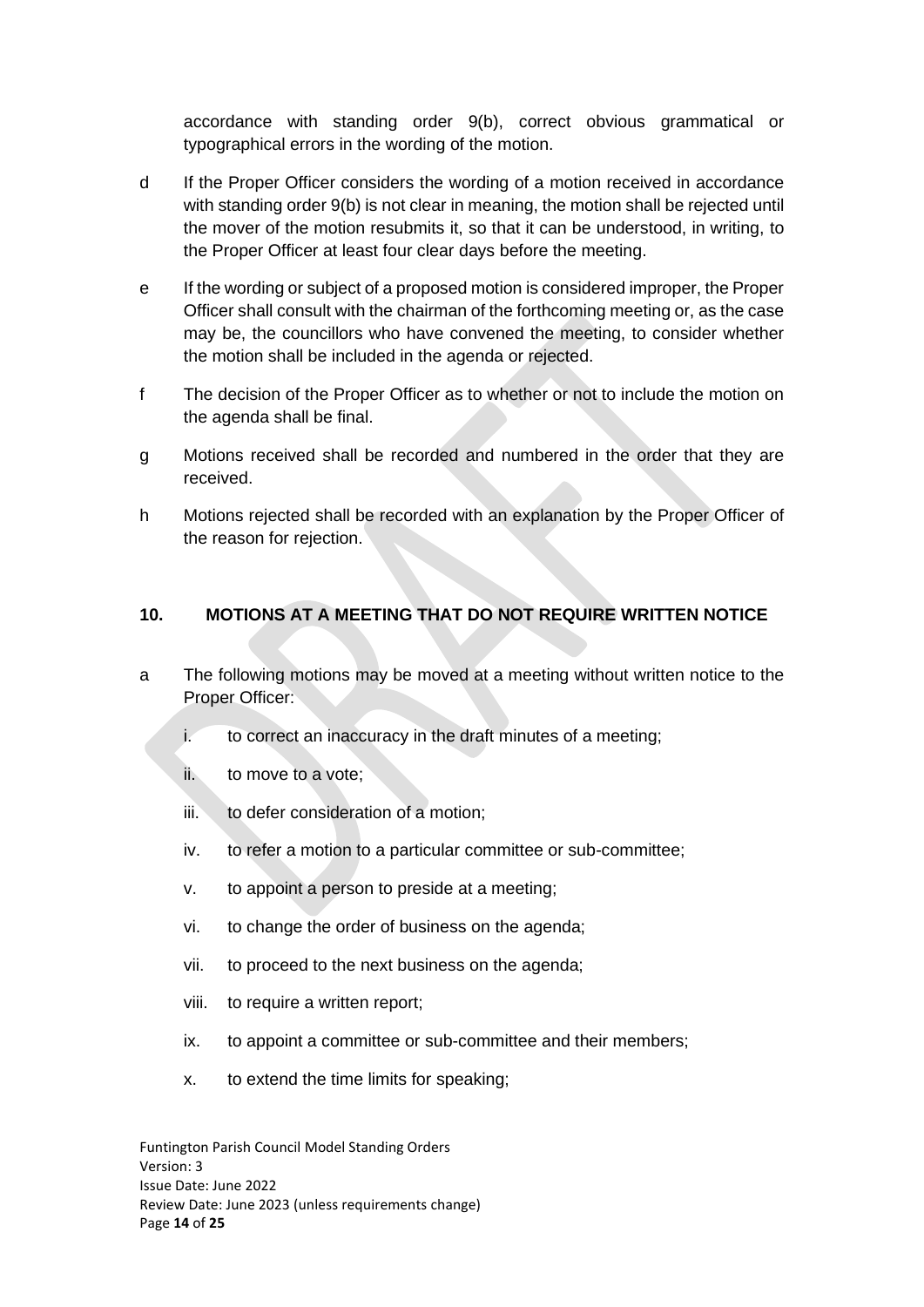- xi. to exclude the press and public from a meeting in respect of confidential or other information which is prejudicial to the public interest;
- xii. to not hear further from a councillor or a member of the public;
- xiii. to exclude a councillor or member of the public for disorderly conduct;
- xiv. to temporarily suspend the meeting;
- xv. to suspend a particular standing order (unless it reflects mandatory statutory or legal requirements);
- xvi. to adjourn the meeting; or
- xvii. to close the meeting.

#### <span id="page-14-0"></span>**11. MANAGEMENT OF INFORMATION**

*See also standing order 20.*

- a **The Council shall have in place and keep under review, technical and organisational measures to keep secure information (including personal data) which it holds in paper and electronic form. Such arrangements shall include deciding who has access to personal data and encryption of personal data.**
- b **The Council shall have in place, and keep under review, policies for the retention and safe destruction of all information (including personal data) which it holds in paper and electronic form. The Council's retention policy shall confirm the period for which information (including personal data) shall be retained or if this is not possible the criteria used to determine that period (e.g. the Limitation Act 1980).**
- c **The agenda, papers that support the agenda and the minutes of a meeting shall not disclose or otherwise undermine confidential information or personal data without legal justification.**
- d **Councillors, staff, the Council's contractors and agents shall not disclose confidential information or personal data without legal justification.**

#### <span id="page-14-1"></span>**12. DRAFT MINUTES**

Full Council meetings Committee meetings

Funtington Parish Council Model Standing Orders Version: 3 Issue Date: June 2022 Review Date: June 2023 (unless requirements change) Page **15** of **25**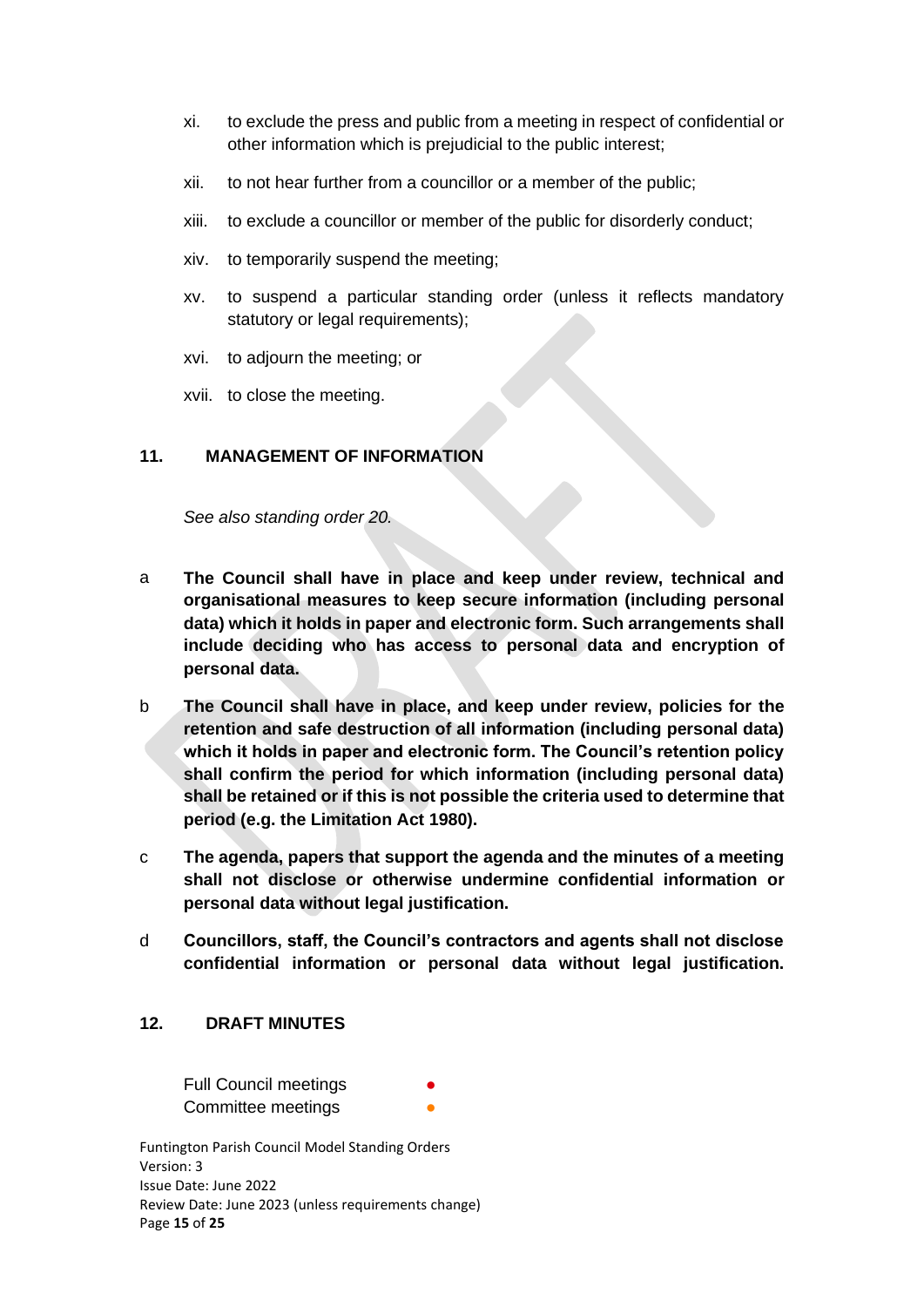Sub-committee meetings

- a If the draft minutes of a preceding meeting have been served on councillors with the agenda to attend the meeting at which they are due to be approved for accuracy, they shall be taken as read.
- b There shall be no discussion about the draft minutes of a preceding meeting except in relation to their accuracy. A motion to correct an inaccuracy in the draft minutes shall be moved in accordance with standing order 10(a)(i).
- c The accuracy of draft minutes, including any amendment(s) made to them, shall be confirmed by resolution and shall be signed by the chairman of the meeting and stand as an accurate record of the meeting to which the minutes relate.
- d If the chairman of the meeting does not consider the minutes to be an accurate record of the meeting to which they relate, he shall sign the minutes and include a paragraph in the following terms or to the same effect:

*"The chairman of this meeting does not believe that the minutes of the meeting of the ( ) held on [date] in respect of ( ) were a correct record but his view was not upheld by the meeting and the minutes are confirmed as an accurate record of the proceedings."*

● ● ● e **If the Council's gross annual income or expenditure (whichever is higher) does not exceed £25,000, it shall publish draft minutes on a website which is publicly accessible and free of charge not later than one month after the meeting has taken place.**

f Subject to the publication of draft minutes in accordance with standing order 12(e) and standing order 20(a) and following a resolution which confirms the accuracy of the minutes of a meeting, the draft minutes or recordings of the meeting for which approved minutes exist shall be destroyed.

## <span id="page-15-0"></span>**13. CODE OF CONDUCT AND DISPENSATIONS**

*See also standing order 3(u).*

- a All councillors and non-councillors with voting rights shall observe the code of conduct adopted by the Council.
- b Unless he has been granted a dispensation, a councillor or non-councillor with voting rights shall withdraw from a meeting when it is considering a matter in which he has a disclosable pecuniary interest. He may return to the meeting after

Funtington Parish Council Model Standing Orders Version: 3 Issue Date: June 2022 Review Date: June 2023 (unless requirements change) Page **16** of **25**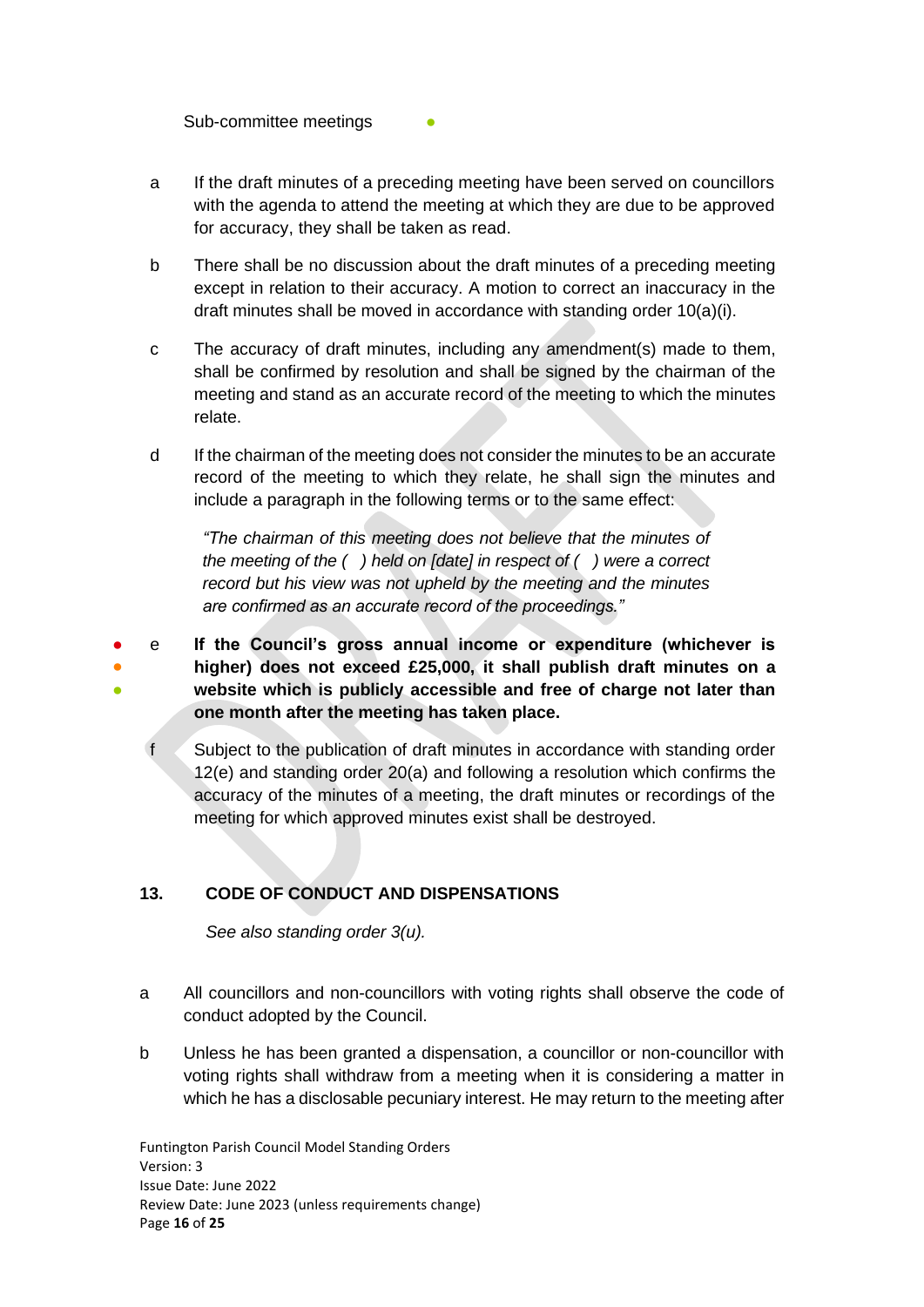it has considered the matter in which he had the interest.

- c Unless he has been granted a dispensation, a councillor or non-councillor with voting rights shall withdraw from a meeting when it is considering a matter in which he has another interest if so required by the Council's code of conduct. He may return to the meeting after it has considered the matter in which he had the interest.
- d **Dispensation requests shall be in writing and submitted to the Proper Officer** as soon as possible before the meeting, or failing that, at the start of the meeting for which the dispensation is required.
- e A decision as to whether to grant a dispensation shall be made by the Proper Officer and that decision is final.
- f A dispensation request shall confirm:
	- i. the description and the nature of the disclosable pecuniary interest or other interest to which the request for the dispensation relates;
	- ii. whether the dispensation is required to participate at a meeting in a discussion only or a discussion and a vote;
	- iii. the date of the meeting or the period (not exceeding four years) for which the dispensation is sought; and
	- iv. an explanation as to why the dispensation is sought.
- **g** Subject to standing orders 13(d) and (f), a dispensation request shall be considered by the Proper Officer before the meeting or, if this is not possible, at the start of the meeting for which the dispensation is required
- **h A dispensation may be granted in accordance with standing order 13(e) if having regard to all relevant circumstances any of the following apply:**
	- **i. without the dispensation the number of persons prohibited from participating in the particular business would be so great a proportion of the meeting transacting the business as to impede the transaction of the business;**
	- **ii. granting the dispensation is in the interests of persons living in the Council's area; or**
	- **iii. it is otherwise appropriate to grant a dispensation.**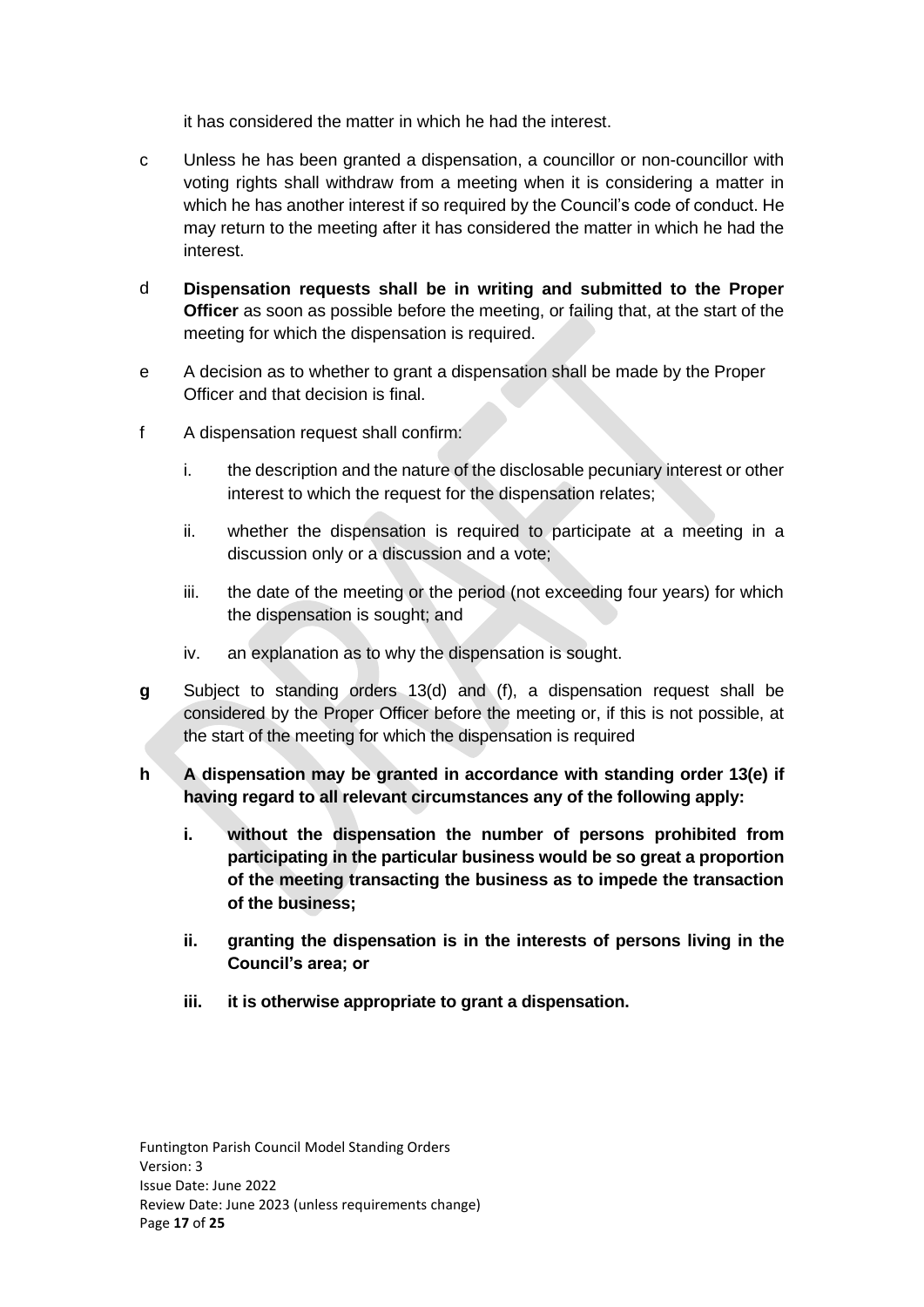## <span id="page-17-0"></span>**14. CODE OF CONDUCT COMPLAINTS**

- a Upon notification by the District or Unitary Council that it is dealing with a complaint that a councillor or non-councillor with voting rights has breached the Council's code of conduct, the Proper Officer shall, subject to standing order 11, report this to the Council.
- b Where the notification in standing order 14(a) relates to a complaint made by the Proper Officer, the Proper Officer shall notify the Chairman of Council of this fact, and the Chairman shall nominate another staff member to assume the duties of the Proper Officer in relation to the complaint until it has been determined and the Council has agreed what action, if any, to take in accordance with standing order 14(d).
- c The Council may:
	- i. provide information or evidence where such disclosure is necessary to investigate the complaint or is a legal requirement;
	- ii. seek information relevant to the complaint from the person or body with statutory responsibility for investigation of the matter;
- d **Upon notification by the District or Unitary Council that a councillor or noncouncillor with voting rights has breached the Council's code of conduct, the Council shall consider what, if any, action to take against him. Such action excludes disqualification or suspension from office.**

## <span id="page-17-1"></span>**15. PROPER OFFICER**

- a The Proper Officer shall be either (i) the clerk or (ii) other staff member(s) nominated by the Council to undertake the work of the Proper Officer when the Proper Officer is absent.
- b The Proper Officer shall:
	- i. **at least three clear days before a meeting of the council, a committee:**
		- **serve on councillors by delivery or post at their residences or by email authenticated in such manner as the Proper Officer thinks fit, a signed summons confirming the time, place and the agenda (provided the councillor has consented to service by email), and**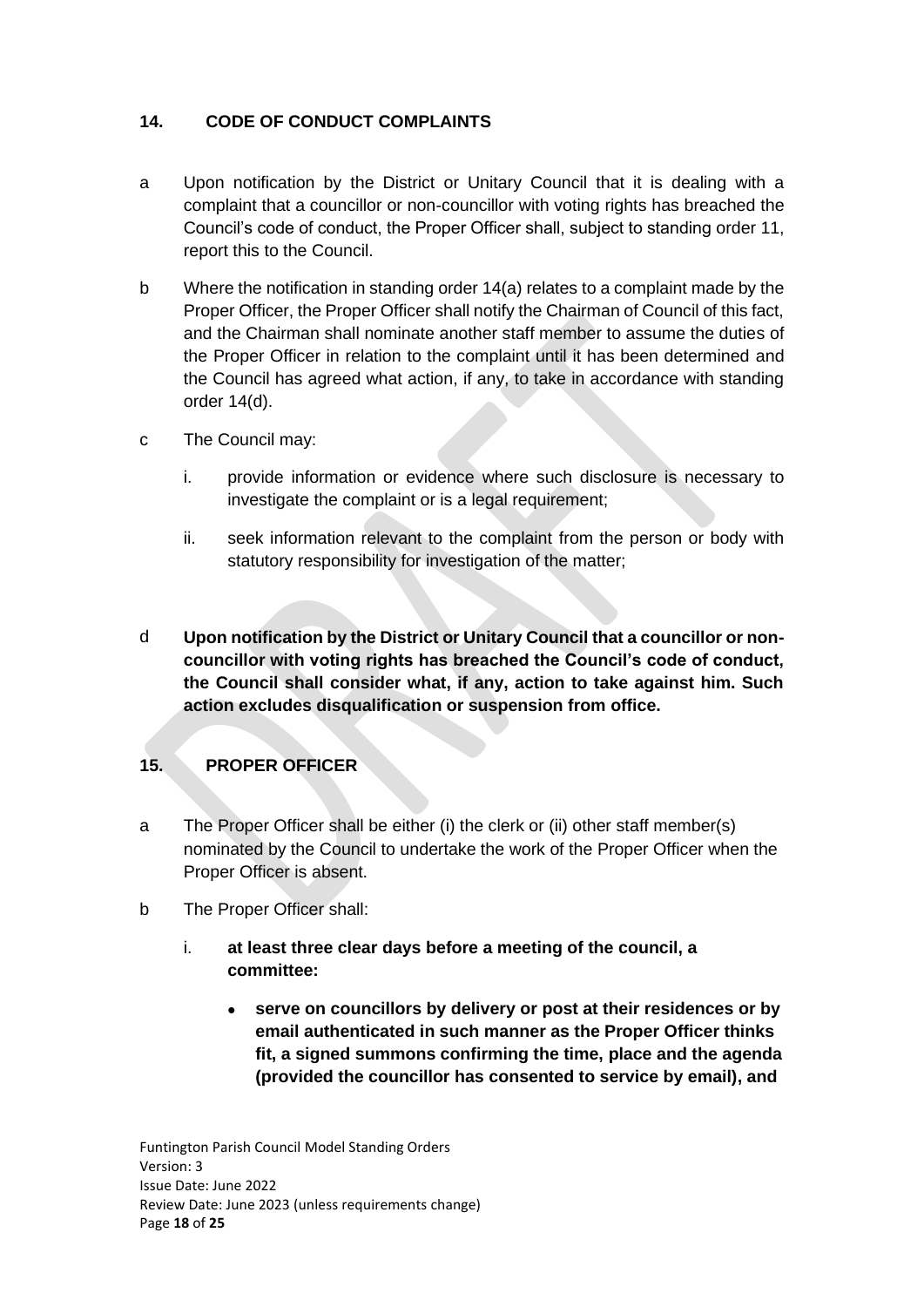• **Provide, in a conspicuous place, public notice of the time, place and agenda (provided that the public notice with agenda of an extraordinary meeting of the Council convened by councillors is signed by them).**

*See standing order 3(b) for the meaning of clear days for a meeting of a full council and standing order 3(c) for the meaning of clear days for a meeting of a committee;*

- ii. subject to standing order 9, include on the agenda all motions in the order received unless a councillor has given written notice at least 7 days before the meeting confirming his withdrawal of it;
- iii. **convene a meeting of the Council for the election of a new Chairman of the Council, occasioned by a casual vacancy in his office;**
- iv. **facilitate inspection of the minute book by local government electors;**
- v. **receive and retain copies of byelaws made by other local authorities;**
- vi. hold acceptance of office forms from councillors;
- vii. hold a copy of every councillor's register of interests;
- viii. assist with responding to requests made under freedom of information legislation and rights exercisable under data protection legislation, in accordance with the Council's relevant policies and procedures;
- ix. receive and send general correspondence and notices on behalf of the Council except where there is a resolution to the contrary;
- x. assist in the organisation of, storage of, access to, security of and destruction of information held by the Council in paper and electronic form subject to the requirements of data protection and freedom of information legislation and other legitimate requirements (e.g. the Limitation Act 1980);
- xi. arrange for legal deeds to be executed; (*see also standing order 23);*
- xii. arrange or manage the prompt authorisation, approval, and instruction regarding any payments to be made by the Council in accordance with its financial regulations;
- xiii. record every planning application notified to the Council and the Council's response to the local planning authority in a book for such purpose;
- xiv. refer a planning application received by the Council to the Chairman of the Planning Committee within two working days of receipt to facilitate an extraordinary meeting if the nature of a planning application requires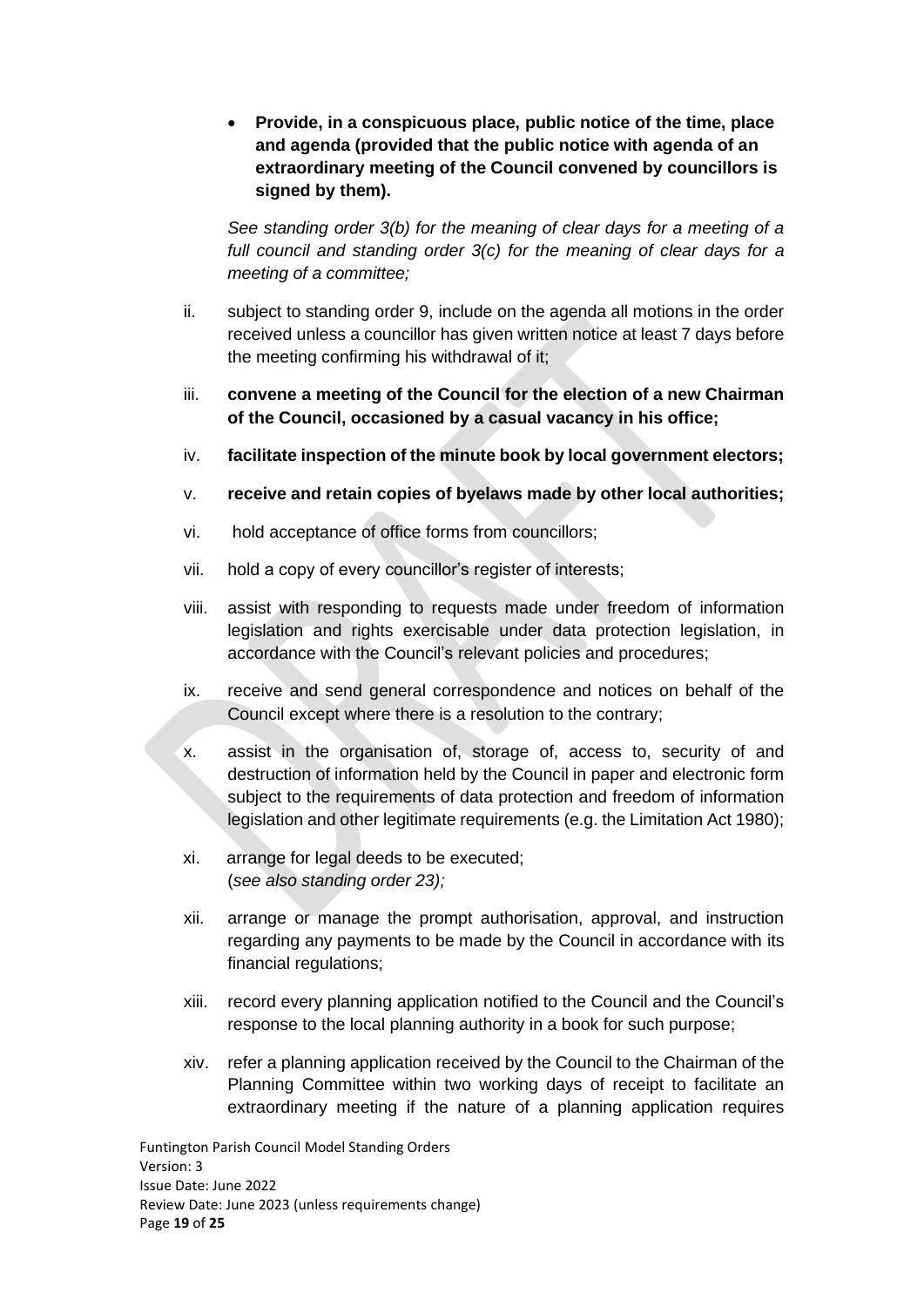consideration before the next ordinary meeting of the Planning Committee;

- xv. manage access to information about the Council via the publication scheme; and
- xvi. retain custody of the seal of the Council (if there is one) which shall not be used without a resolution to that effect. (s*ee also standing order 23).*

## <span id="page-19-0"></span>**16. RESPONSIBLE FINANCIAL OFFICER**

a The Council shall appoint appropriate staff member(s) to undertake the work of the Responsible Financial Officer when the Responsible Financial Officer is absent.

## <span id="page-19-1"></span>**17. ACCOUNTS AND ACCOUNTING STATEMENTS**

- a "Proper practices" in standing orders refer to the most recent version of "Governance and Accountability for Local Councils – a Practitioners' Guide".
- b All payments by the Council shall be authorised, approved and paid in accordance with the law, proper practices and the Council's financial regulations.
- c The Responsible Financial Officer shall supply to each councillor as soon as practicable after 30 June, 30 September and 31 December in each year a statement to summarise:
	- i. the Council's receipts and payments (or income and expenditure) for each quarter;
	- ii. the Council's aggregate receipts and payments (or income and expenditure) for the year to date;
	- iii. the balances held at the end of the quarter being reported and

which includes a comparison with the budget for the financial year and highlights any actual or potential overspends.

- d As soon as possible after the financial year end at 31 March, the Responsible Financial Officer shall provide:
	- i. each councillor with a statement summarising the Council's receipts and payments (or income and expenditure) for the last quarter and the year to date for information; and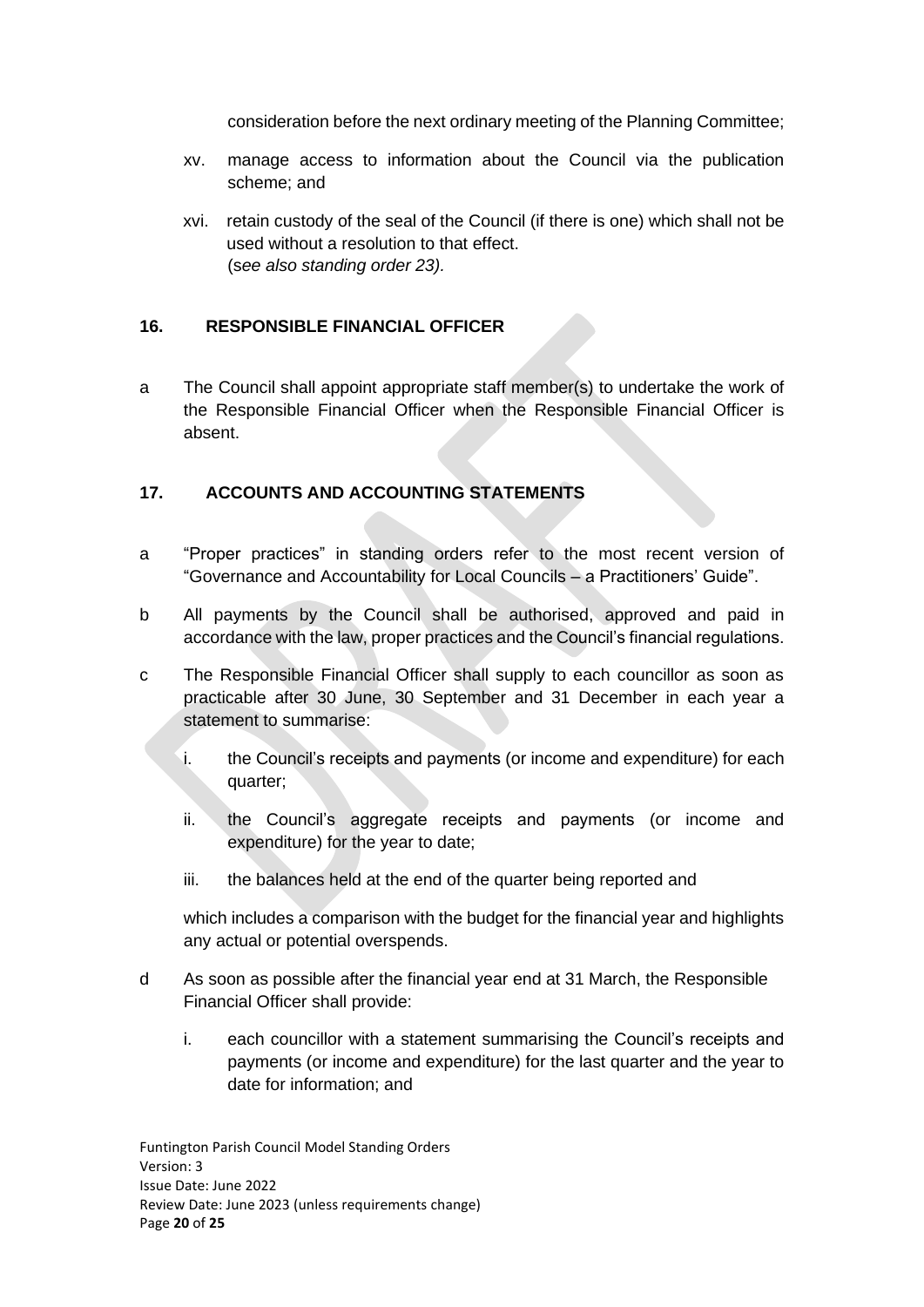- ii. to the Council the accounting statements for the year in the form of Section 2 of the annual governance and accountability return, as required by proper practices, for consideration and approval.
- e The year-end accounting statements shall be prepared in accordance with proper practices and apply the form of accounts determined by the Council (receipts and payments, or income and expenditure) for the year to 31 March. A completed draft annual governance and accountability return shall be presented to all councillors at least 14 days prior to anticipated approval by the Council. The annual governance and accountability return of the Council, which is subject to external audit, including the annual governance statement, shall be presented to the Council for consideration and formal approval before 30 June.

## <span id="page-20-0"></span>**18. FINANCIAL CONTROLS AND PROCUREMENT**

- a. The Council shall consider and approve financial regulations drawn up by the Responsible Financial Officer, which shall include detailed arrangements in respect of the following:
	- i. the keeping of accounting records and systems of internal controls;
	- ii. the assessment and management of financial risks faced by the Council;
	- iii. the work of the independent internal auditor in accordance with proper practices and the receipt of regular reports from the internal auditor, which shall be required at least annually;
	- iv. the inspection and copying by councillors and local electors of the Council's accounts and/or orders of payments; and
	- v. whether contracts with an estimated value below **£25,000** due to special circumstances are exempt from a tendering process or procurement exercise.
- b. Financial regulations shall be reviewed regularly and at least annually for fitness of purpose.
- c. **A public contract regulated by the Public Contracts Regulations 2015 with an estimated value in excess of £25,000 but less than the relevant thresholds referred to in standing order 18(f) is subject to the "light touch" arrangements under Regulations 109-114 of the Public Contracts Regulations 2015 unless it proposes to use an existing list of approved suppliers (framework agreement).**
- d. Subject to additional requirements in the financial regulations of the Council, the tender process for contracts for the supply of goods, materials, services or the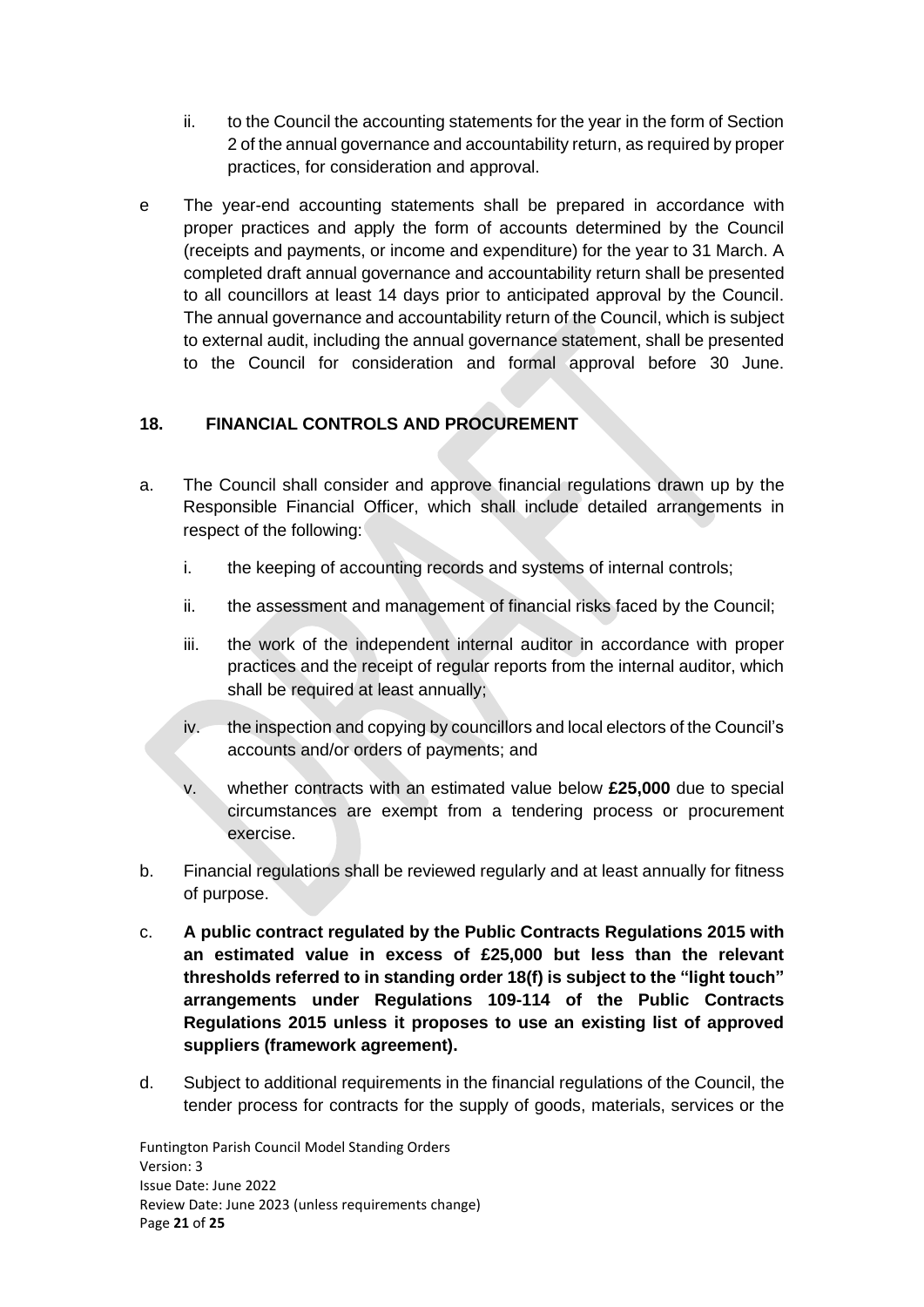execution of works shall include, as a minimum, the following steps:

- i. a specification for the goods, materials, services or the execution of works shall be drawn up;
- ii. an invitation to tender shall be drawn up to confirm (i) the Council's specification (ii) the time, date and address for the submission of tenders (iii) the date of the Council's written response to the tender and (iv) the prohibition on prospective contractors contacting councillors or staff to encourage or support their tender outside the prescribed process;
- iii. the invitation to tender shall be advertised in a local newspaper and in any other manner that is appropriate;
- iv. tenders are to be submitted in writing in a sealed marked envelope addressed to the Proper Officer;
- v. tenders shall be opened by the Proper Officer in the presence of at least one councillor after the deadline for submission of tenders has passed;
- vi. tenders are to be reported to and considered by the appropriate meeting of the Council or a committee or sub-committee with delegated responsibility.
- e. Neither the Council, nor a committee or a sub-committee with delegated responsibility for considering tenders, is bound to accept the lowest value tender.
	- f. **Where the value of a contract is likely to exceed the threshold specified by the Office of Government Commerce from time to time, the Council must consider whether the Public Contracts Regulations 2015 or the Utilities Contracts Regulations 2016 apply to the contract and, if either of those Regulations apply, the Council must comply with procurement rules. NALC's procurement guidance contains further details.**

## <span id="page-21-0"></span>**19. HANDLING STAFF MATTERS**

- a A matter personal to a member of staff that is being considered by a meeting of the Council or any of the Council's three sub-committees is subject to standing order 11.
- b The chairman of the Council shall upon a resolution conduct a review of the performance and annual appraisal of the work of Responsible Financial Officer. The reviews and appraisal shall be reported in writing and are subject to approval by resolution by the Council.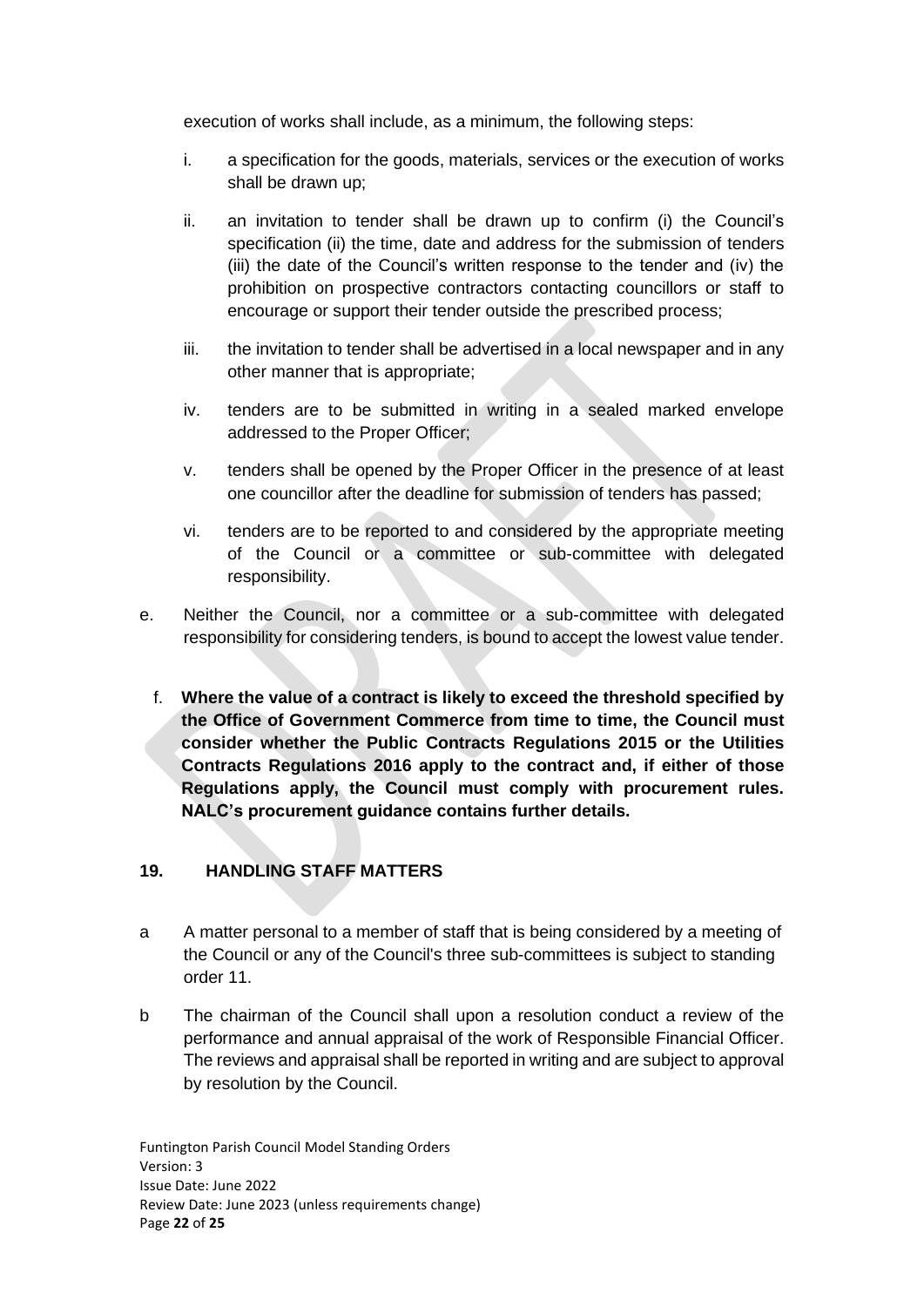- c Grievances shall be handled in accordance with the Council's Grievance Policy.
- d Subject to the Council's policy regarding the handling of grievance matters, if an informal or formal grievance matter raised relates to the chairman or of the Council or the Chairman of any of the three Council Committees this shall be communicated to another member of the Council or relevant Committee, which shall be reported back and progressed by resolution of the Council or Committee.
- e Any persons responsible for all or part of the management of staff shall treat as confidential the written records of all meetings relating to their performance, capabilities, grievance or disciplinary matters.
- f In accordance with standing order 11(a), persons with line management responsibilities shall have access to staff records referred to in standing order 19(f).

## <span id="page-22-0"></span>**20. RESPONSIBILITIES TO PROVIDE INFORMATION**

*See also standing order 21.*

- a **In accordance with freedom of information legislation, the Council shall publish information in accordance with its publication scheme and respond to requests for information held by the Council.**
- b. **The Council shall publish information in accordance with the requirements of the Smaller Authorities (Transparency Requirements) (England) Regulations 2015.**
- <span id="page-22-1"></span>**21. RESPONSIBILITIES UNDER DATA PROTECTION LEGISLATION**  (Below is not an exclusive list).

*See also standing order 11.*

- a The Council may appoint a Data Protection Officer.
- b **The Council shall have policies and procedures in place to respond to an individual exercising statutory rights concerning his personal data.**
- c **The Council shall have a written policy in place for responding to and managing a personal data breach.**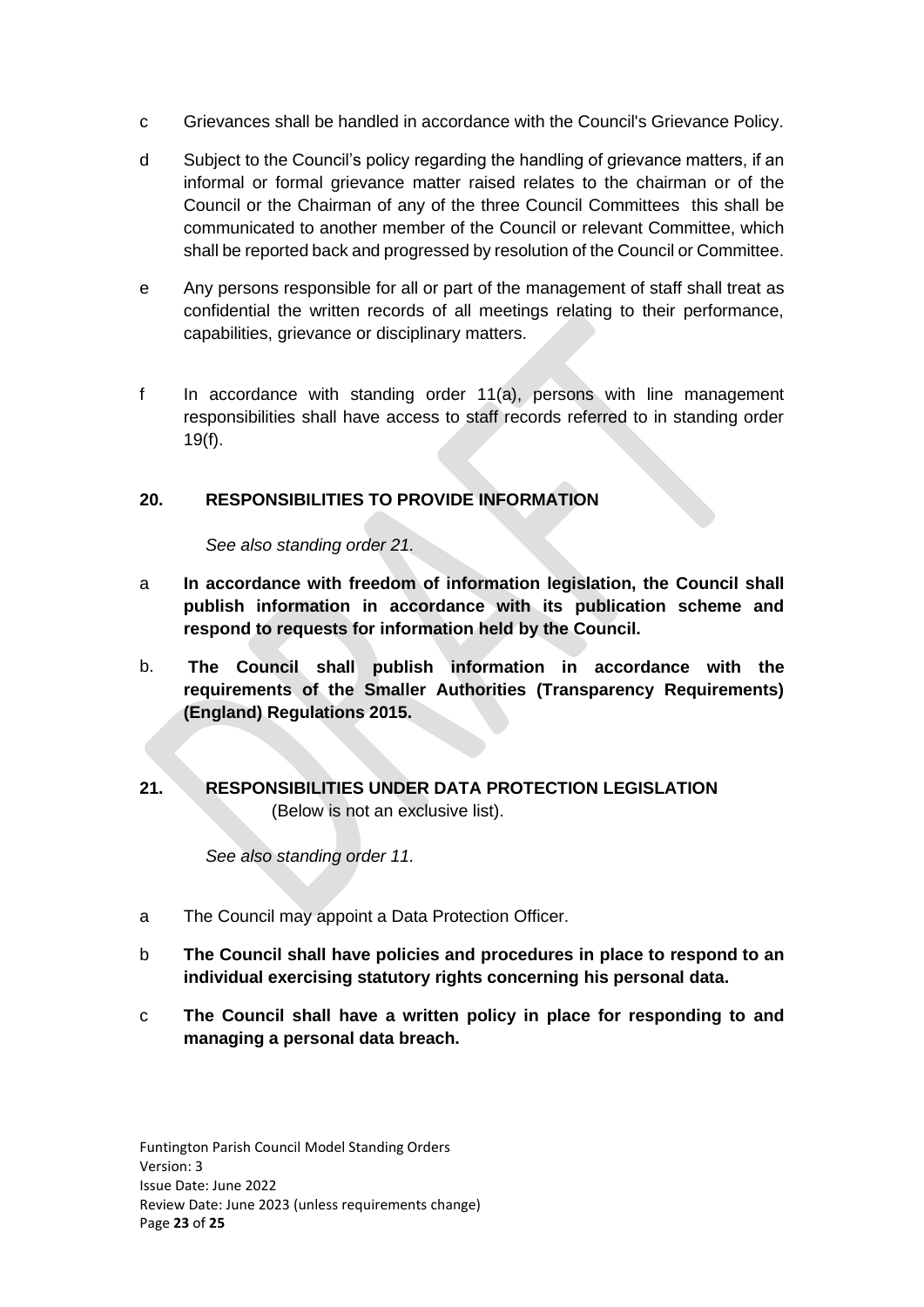- d **The Council shall keep a record of all personal data breaches comprising the facts relating to the personal data breach, its effects and the remedial action taken.**
- e **The Council shall ensure that information communicated in its privacy notice(s) is in an easily accessible and available form and kept up to date.**
- f **The Council shall maintain a written record of its processing activities.**

## <span id="page-23-0"></span>**22. RELATIONS WITH THE PRESS/MEDIA**

a Requests from the press or other media for an oral or written comment or statement from the Council, its councillors or staff shall be handled in accordance with the Council's policy in respect of dealing with the press and/or other media.

## <span id="page-23-1"></span>**23. EXECUTION AND SEALING OF LEGAL DEEDS**

*See also standing orders 15(b)(xii) and (xvii).*

- a A legal deed shall not be executed on behalf of the Council unless authorised by a resolution.
- b **Subject to standing order 23(a), any two councillors may sign, on behalf of the Council, any deed required by law and the Proper Officer shall witness their signatures.**

## <span id="page-23-2"></span>**24. COMMUNICATING WITH DISTRICT AND COUNTY OR UNITARY COUNCILLORS**

- a An invitation to attend a meeting of the Council shall be sent, together with the agenda, to the ward councillor(s) of the District and County Council representing the area of the Council.
- b Unless the Council determines otherwise, a copy of each letter sent to the District and County Council shall be sent to the ward councillor(s) representing the area of the Council.